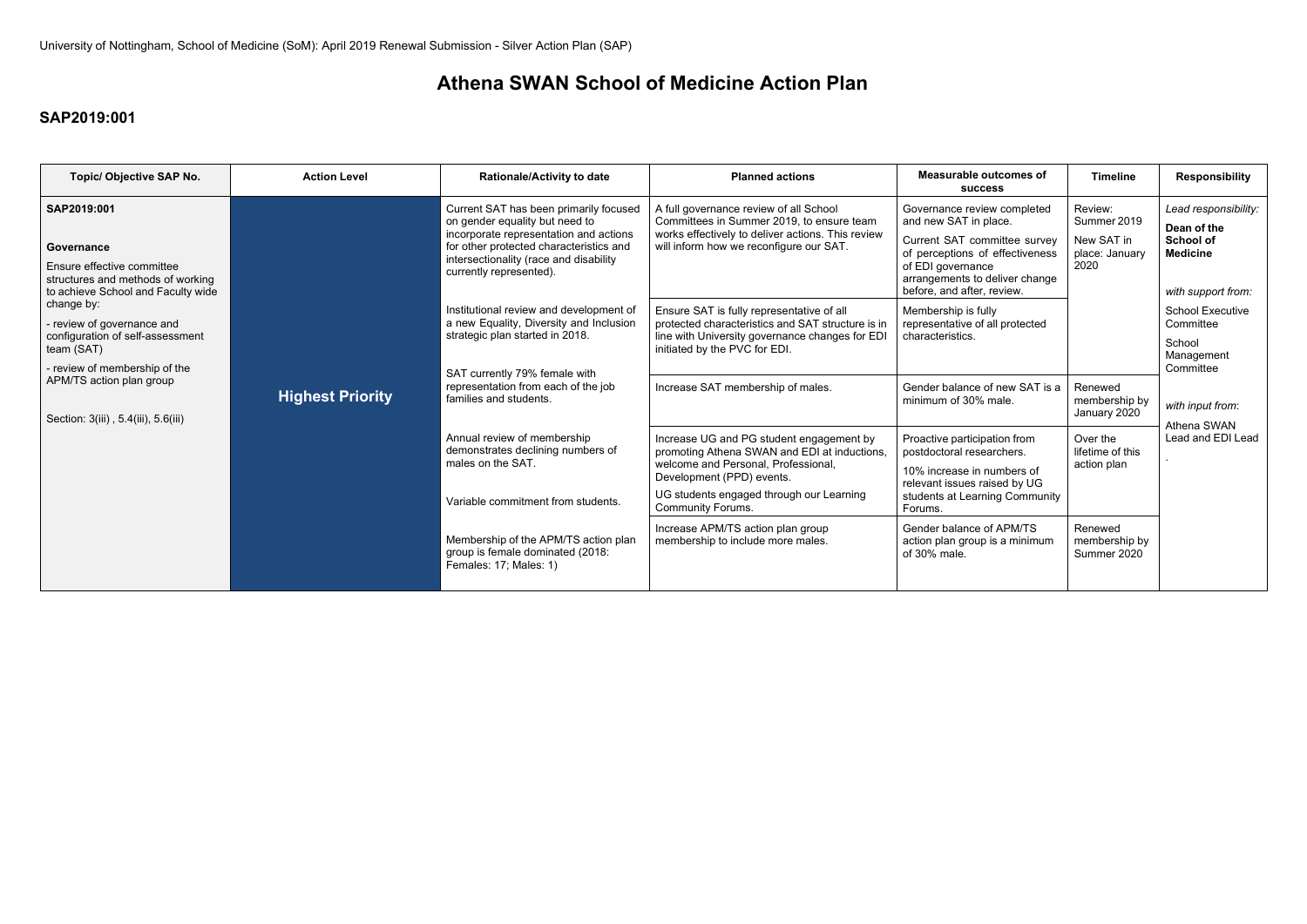| Topic/ Objective SAP No.                                                                                                                                                                       | <b>Action Level</b>     | <b>Rationale/Activity to date</b>                                                                                                                                                                                                                                                                                         | <b>Planned actions</b>                                                                                                                                                                                                                                                                                                                      | Measurable outcomes of<br><b>SUCCESS</b>                                                                                                                                                                                                 | <b>Timeline</b>                                                                    | <b>Responsibility</b>                                                                                                                                            |
|------------------------------------------------------------------------------------------------------------------------------------------------------------------------------------------------|-------------------------|---------------------------------------------------------------------------------------------------------------------------------------------------------------------------------------------------------------------------------------------------------------------------------------------------------------------------|---------------------------------------------------------------------------------------------------------------------------------------------------------------------------------------------------------------------------------------------------------------------------------------------------------------------------------------------|------------------------------------------------------------------------------------------------------------------------------------------------------------------------------------------------------------------------------------------|------------------------------------------------------------------------------------|------------------------------------------------------------------------------------------------------------------------------------------------------------------|
| SAP2019:002<br><b>Undergraduates</b><br>Assess admissions, progression and<br>academic outcomes of gender and<br>BME on:<br>(i) Foundation in Medicine course<br>compared with direct entrants | <b>Highest Priority</b> | Data on student numbers and<br>application success rates collated,<br>analysed and reviewed across all<br>undergraduate courses for gender,<br>BME, disability and intersectionality.<br>More women apply for the BSc and<br>acceptances by males of offered places<br>fell in 2018.<br>Foundation in Medicine course for | Undertake review of marketing and recruitment<br>materials (including web pages) and refresh to<br>use more male role models in publicity material<br>and videos.                                                                                                                                                                           | Using 2019 data as a baseline<br>increase (by 10-20%) visibility<br>• males in promotional<br>materials for BSc and 5-year<br>Medicine courses<br>• BME students in promotional<br>materials for the 5-year<br>Medicine and GEM courses. | For 2021<br>entrants                                                               | Lead responsibility:<br><b>Dean of Medical</b><br><b>Education</b><br>with support from:<br>Teaching<br>Committees and<br>Director of Under-<br>graduate Studies |
| (ii) BSc Medical Physiology and<br>Therapeutics (MPT)<br>(iii) Medicine 5 year course                                                                                                          |                         | students from less advantaged<br>backgrounds has high proportions from<br>BME backgrounds. More women apply<br>and more are granted places.<br>More women apply for Medicine courses<br>and more are granted places.                                                                                                      | Work with engagement managers to visit<br>secondary schools/academies and Widening<br>Participation teams to promote course to males<br>and attract more male applications to our<br>undergraduate courses.                                                                                                                                 | An overall improved gender<br>balance of ratio offers:<br>acceptances for all UG courses<br>towards national benchmarks.                                                                                                                 | Each annual<br>admission cycle                                                     |                                                                                                                                                                  |
| Sections: 4.1(i), 4.1(ii), 7                                                                                                                                                                   |                         | Difference in degree attainment by BME<br>in the 5-year medicine course - previous<br>actions have not focused on improving<br>BME degree attainment.                                                                                                                                                                     | Appoint BME Champions for Medicine courses<br>to work with students.<br>In partnership, develop initiatives and<br>interventions to understand lower differential<br>attainment in degree results.<br>Invite experts working on attainment gaps from<br>other HEIs to give talks to raise awareness and<br>help inform appropriate actions. | Action plan developed in<br>partnership with students.<br>(Note: due to degree lengths,<br>we do not anticipate measuring<br>success in degree outcomes<br>within time frame of action plan.)                                            | Champions in<br>place:<br>December 2019<br>Action plan<br>devised:<br>January 2021 |                                                                                                                                                                  |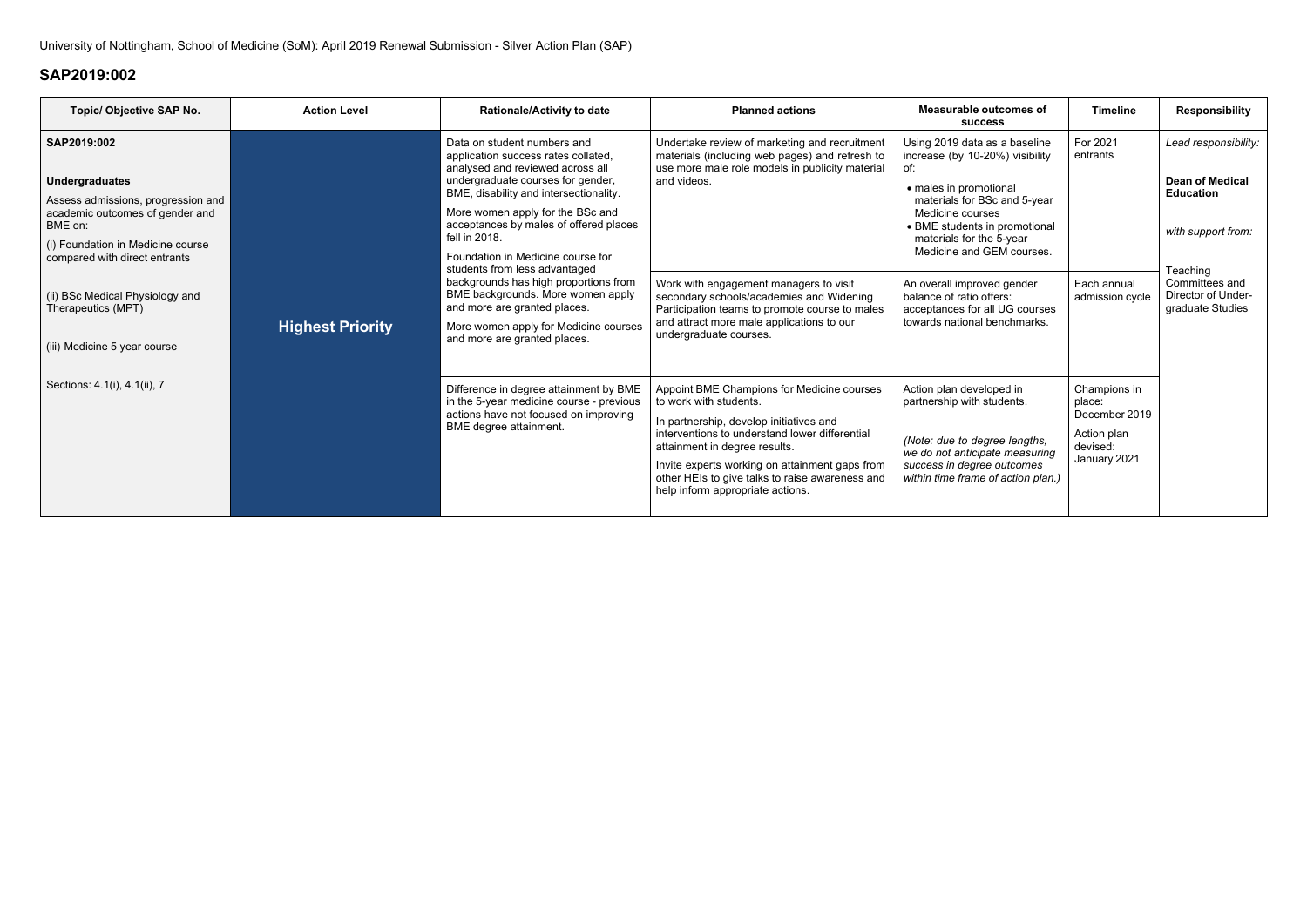| <b>Topic/ Objective SAP No.</b>                                                               | <b>Action Level</b>    | <b>Rationale/Activity to date</b>                                                                                                       | <b>Planned actions</b>                                                                                                    | <b>Measurable outcomes of</b><br><b>SUCCESS</b> | <b>Timeline</b>                   | <b>Responsibility</b>                  |
|-----------------------------------------------------------------------------------------------|------------------------|-----------------------------------------------------------------------------------------------------------------------------------------|---------------------------------------------------------------------------------------------------------------------------|-------------------------------------------------|-----------------------------------|----------------------------------------|
| <b>Graduate Entry Medicine</b>                                                                |                        | Higher numbers of females applying to<br>GEM relative to offers made identified.                                                        | Continue to conduct decliners' survey annually.                                                                           | Equal (50:50%) applicant<br>success rates.      | Annually as<br><b>Business as</b> | Lead responsibility:                   |
|                                                                                               |                        | GAMSAT compared with other aptitude<br>Continue analysis during admissions cycle into<br>tests.<br>trends related to gender balance.    |                                                                                                                           | Usual                                           | <b>GEM Admissions</b><br>Lead     |                                        |
| Continue to evaluate and maintain<br>progression of female applications<br>through to offers. |                        | Stakeholder involvement (Medical<br>Schools' Council, a UK Widening<br>Participation Working Group, applicants,                         | Continue ensuring completion of mandatory EDI                                                                             |                                                 |                                   | with support from:                     |
| Sections: 4.1(ii), 7                                                                          |                        | and current students) aptitude test<br>reviews.                                                                                         | training for all interviewers.                                                                                            |                                                 |                                   | Director of Under-<br>graduate Studies |
|                                                                                               | <b>Medium Priority</b> | Review of characteristics of applicants<br>(subject of first degree, first degree<br>class attainment, and GAMSAT scores)<br>by gender. | Assess impact of advancing interview timetable<br>on acceptances by gender to inform timing of<br>future interview dates. |                                                 |                                   | Dean for Medical<br>Education          |
|                                                                                               |                        | Decliners' survey for the 2018<br>admissions cycle.                                                                                     | Increase conversion activity with offer holders.                                                                          |                                                 |                                   |                                        |
|                                                                                               |                        | Mandatory EDI and UB training for<br>interviewers.                                                                                      |                                                                                                                           |                                                 |                                   |                                        |
|                                                                                               |                        | Analysis of decliners' profile highlighted<br>other universities scheduling interviews<br>and offers earlier.                           |                                                                                                                           |                                                 |                                   |                                        |
|                                                                                               |                        | In 2018, more females registered for<br>GEM than males for the first time.                                                              |                                                                                                                           |                                                 |                                   |                                        |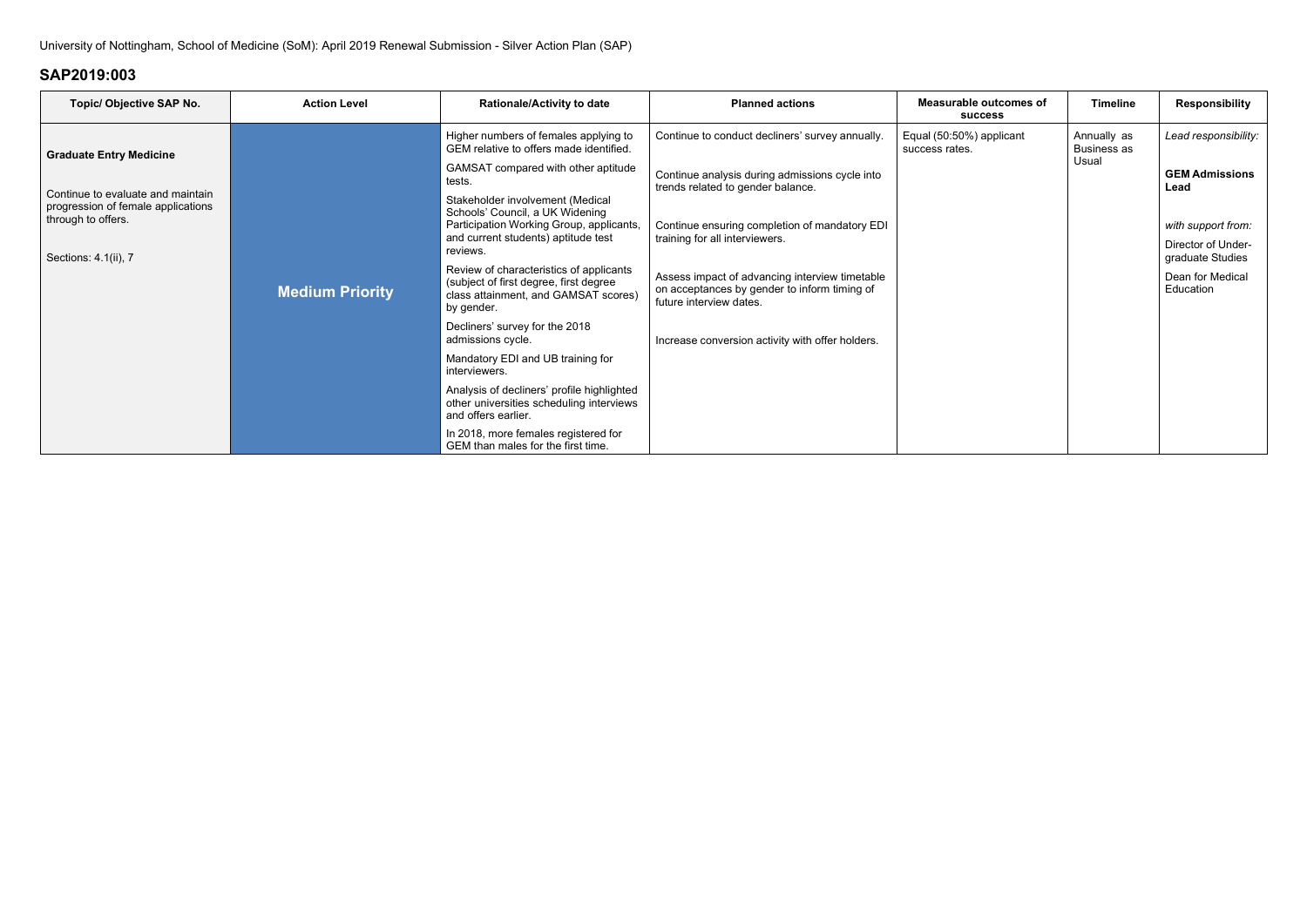| Topic/<br><b>Objective SAP</b>                                                                                    | <b>Action Level</b>    | <b>Rationale/Activity to date</b>                                                                                                                                                                                                                                                                                                                                                                                                                                                                                                                                                                                                                                                                                                                                                                   | <b>Planned actions</b>                                                                                                                                                                                                                                                                                                                                                                                                                                                                                                                                                                                                                                                                                                                                | <b>Measurable outcomes of success</b>                                                                                                                                                                                                                                                                                                                                                                                                                                                         | <b>Timeline</b>                                                                                                                               | <b>Responsibility</b>                                                                                                                                          |
|-------------------------------------------------------------------------------------------------------------------|------------------------|-----------------------------------------------------------------------------------------------------------------------------------------------------------------------------------------------------------------------------------------------------------------------------------------------------------------------------------------------------------------------------------------------------------------------------------------------------------------------------------------------------------------------------------------------------------------------------------------------------------------------------------------------------------------------------------------------------------------------------------------------------------------------------------------------------|-------------------------------------------------------------------------------------------------------------------------------------------------------------------------------------------------------------------------------------------------------------------------------------------------------------------------------------------------------------------------------------------------------------------------------------------------------------------------------------------------------------------------------------------------------------------------------------------------------------------------------------------------------------------------------------------------------------------------------------------------------|-----------------------------------------------------------------------------------------------------------------------------------------------------------------------------------------------------------------------------------------------------------------------------------------------------------------------------------------------------------------------------------------------------------------------------------------------------------------------------------------------|-----------------------------------------------------------------------------------------------------------------------------------------------|----------------------------------------------------------------------------------------------------------------------------------------------------------------|
| No.<br>Postgraduate<br>Taught<br>Courses (PGT)<br>Recruitment,<br>mode of study,<br>outcomes<br>Section: 4.1(iii) | <b>Medium Priority</b> | More female students are attracted to<br>our PGT courses and numbers of<br>male applicants are declining.<br>Review shows that many of our<br>courses (e.g. Applied Psychology)<br>have expanded numbers to meet the<br>market but appeal more to women.<br>Proportions of students studying part-<br>time lower than national averages:<br>- 65% of the School's PGT courses<br>already offer part-time study<br>- focus groups of part-time students<br>held resulting in change in timetabling<br>to consolidate scheduling to facilitate<br>those who travel<br>- part-time study option clearly visible<br>on website<br>Full time study often selected due to<br>financial constraints or Visa<br>requirements.<br>Larger proportion of part-time males<br>than part-time females are awarded | Review and refresh diversity (gender/ BME) in images and quotes<br>in promotional materials.<br>Review language in promotional activity using a gender-decoder.<br>Implement the School's review of PGT Courses including<br>appraisal of offering new courses.<br>Continue biannual challenge to all PGT Course Directors to offer<br>part-time study.<br>All new PGT courses to:<br>- offer part-time in addition to full-time study options<br>- consolidate days part-time students need to attend<br>- send timetable information to those who enquire about the<br>course, applicants and offer holders before registration, as well as<br>existing registrants.<br>Collect data at registration on first degree (subject and degree<br>class). | Good diversity of refreshed<br>images/quotes maintained.<br>$\geq$ 15% increase in male applicants<br>over lifetime of action plan to<br>national benchmarks.<br>All new courses and ≥85% existing<br>courses offering part-time study<br>PGT survey to explore why students<br>chose to study full time/part time<br>and what barriers and facilitators<br>influence choice of full or part-time<br>study.<br>Data collected and utilised to inform<br>support for students with lower first | 2020<br>Over the lifetime of<br>this action plan<br>Over the lifetime of<br>this action plan<br>2019-20<br>Collect data: Sept<br>2019 onwards | Lead<br>responsibility:<br><b>Director of Post-</b><br>graduate<br><b>Teaching</b><br><b>Committee</b><br>with support from:<br><b>PGT Course</b><br>directors |
|                                                                                                                   |                        | distinctions/merits:<br>- blind marking, access to reasonable<br>adjustments already in place.                                                                                                                                                                                                                                                                                                                                                                                                                                                                                                                                                                                                                                                                                                      | Determine if first degree related to outcome.<br>Determine if equal treatment is disadvantaging one group:<br>undertake single-sex, mode of study stratified focus groups of<br>students' preferences for teaching/learning/assessment<br>modalities to understand facilitators and barriers of degree<br>attainment.<br>Use to inform actions.                                                                                                                                                                                                                                                                                                                                                                                                       | degree class/ less aligned first<br>degree subject.<br>New actions devised following<br>student focus groups.<br>New actions implemented and<br>degree outcomes improved.                                                                                                                                                                                                                                                                                                                     | Focus groups:<br>Spring 2020<br>New actions<br>devised and<br>commenced for<br>September 2020<br>cohort                                       |                                                                                                                                                                |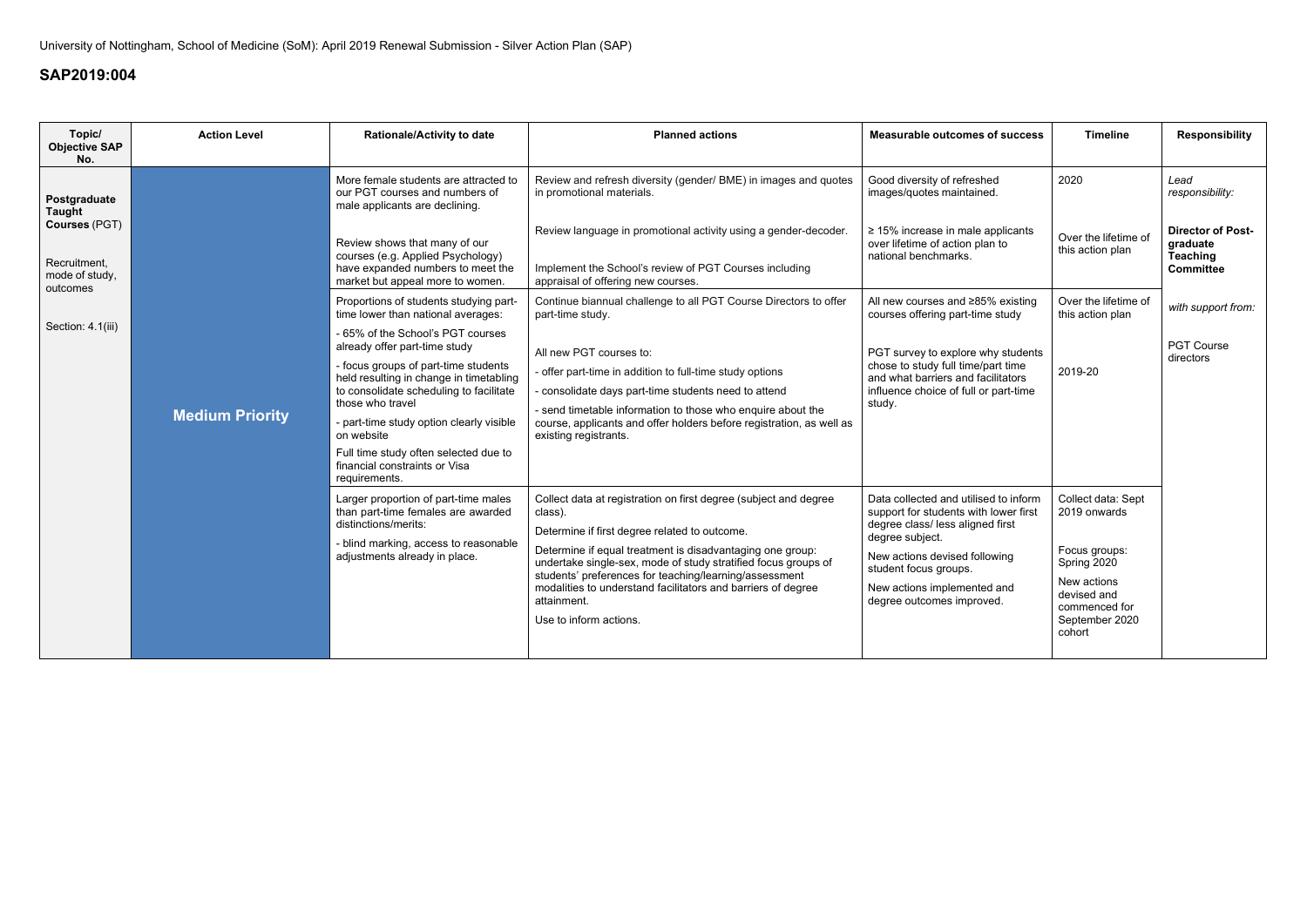| <b>Topic/ Objective</b><br><b>SAP No.</b>                         | <b>Action Plan</b>                                                                               | <b>Rationale/Activity to date</b>                                                                                                                                                             | <b>Planned actions</b>                                                                                                                                                                                                                                                                                                        | <b>Measurable outcomes of success</b>                                                                                                                                                   | <b>Timeline</b>                               | <b>Responsibility</b>                                                                    |
|-------------------------------------------------------------------|--------------------------------------------------------------------------------------------------|-----------------------------------------------------------------------------------------------------------------------------------------------------------------------------------------------|-------------------------------------------------------------------------------------------------------------------------------------------------------------------------------------------------------------------------------------------------------------------------------------------------------------------------------|-----------------------------------------------------------------------------------------------------------------------------------------------------------------------------------------|-----------------------------------------------|------------------------------------------------------------------------------------------|
| SAP2019:005<br><b>Post-Graduate</b><br>Research<br>Courses (PGR): |                                                                                                  | Increasing numbers of applications from<br>women and declining numbers from men.<br>Male applicant success rates are lower<br>than for female PGR applicants (issue<br>noted within Faculty). | Engage with Faculty level EDI (FEDIG) to develop strategy<br>on recruitment processes for PGR and work with<br>Admissions, External Relations and Student Services to<br>action.<br>Ensure visible male participation in marketing materials and<br>School events.<br>Supervisor training to incorporate selection processes, | Increase in number of applications<br>from male students for PGR<br>programmes to achieve gender<br>balance in line with national<br>benchmarks.<br>Success rates equal between men and | 2021                                          | Lead<br>responsibility:<br>Director,<br><b>Doctoral</b><br>Programme<br><b>Committee</b> |
| Recruitment,<br>Career options,                                   |                                                                                                  |                                                                                                                                                                                               | highlighting lower male success rates, thereby increasing<br>awareness of gender imbalance.                                                                                                                                                                                                                                   | women.                                                                                                                                                                                  |                                               |                                                                                          |
| Supervisor training<br>Sections: 4.1(iv-v)                        | PGR student feedback indicates they<br>want more information on post-PhD<br>career options.      |                                                                                                                                                                                               | Organise future careers events, focusing on non-medical<br>careers and highlighting the facilities provided by School<br>Careers Service; three/year rotated across sites (Derby,<br>Nottingham City Hospital, and Queen's Medical Centre).                                                                                   | Increased awareness (>80%) of career<br>paths on PGR survey.                                                                                                                            | 2021                                          | With support<br>from:<br>Careers Service,                                                |
|                                                                   |                                                                                                  | Raise awareness of career paths via annual PGR student<br>surveys.                                                                                                                            | Increased interest in careers events<br>through attendance numbers.                                                                                                                                                                                                                                                           |                                                                                                                                                                                         | Graduate School<br>Research                   |                                                                                          |
|                                                                   | <b>Highest Priority</b>                                                                          |                                                                                                                                                                                               | Work with Student Services at Faculty level to promote and<br>advertise their services including Career and Employability<br>Service.                                                                                                                                                                                         | Increased engagement (30%) with the<br>School Careers Service measured<br>through PGR survey.                                                                                           |                                               | Manager and<br>members of the<br>DPC.                                                    |
|                                                                   |                                                                                                  | PGR pipeline shows reduced numbers of<br>females progressing from PGT to PGR.                                                                                                                 | Develop exit questionnaire for PGT students to ascertain<br>their career plans as career progression may be to PGR in<br>other institutions.                                                                                                                                                                                  | 10% increase in numbers of female<br>PGT students in the School<br>progressing to PGR over lifetime of                                                                                  | Questionnaire:<br>summer 2019<br>and annually |                                                                                          |
|                                                                   | Current PGR pipeline only assesses<br>students staying within the School for<br>further studies. | action plan.<br>Prepare and publicise case studies on female PhD<br>students.                                                                                                                 | thereafter<br>Case studies by                                                                                                                                                                                                                                                                                                 |                                                                                                                                                                                         |                                               |                                                                                          |
|                                                                   |                                                                                                  | PGR opportunities better publicised to PGT students.                                                                                                                                          |                                                                                                                                                                                                                                                                                                                               | 2020                                                                                                                                                                                    |                                               |                                                                                          |
|                                                                   |                                                                                                  | PGR survey/focus groups to explore what barriers and<br>facilitators influence choice of progression to PGR studies.                                                                          |                                                                                                                                                                                                                                                                                                                               | PGR annual<br>survey 2020<br>and if barriers<br>identified focus<br>groups<br>thereafter                                                                                                |                                               |                                                                                          |
|                                                                   |                                                                                                  | Although female PGR student<br>conference attendance is not lower than<br>males they report more barriers to<br>attending international conferences in<br>PGR survey.                         | Increase awareness of University's Conference and<br>Training Care Fund through inclusion in supervisor training<br>and publicising to students.<br>Explore other barriers to attendance through questions in<br>the PGR student survey.                                                                                      | Increased awareness (30%) of<br>Conference and Training Care Fund<br>and reduction in students reporting this<br>as barrier to conference attendance in<br>PGR survey.                  | Annually<br>through PGR<br>survey             |                                                                                          |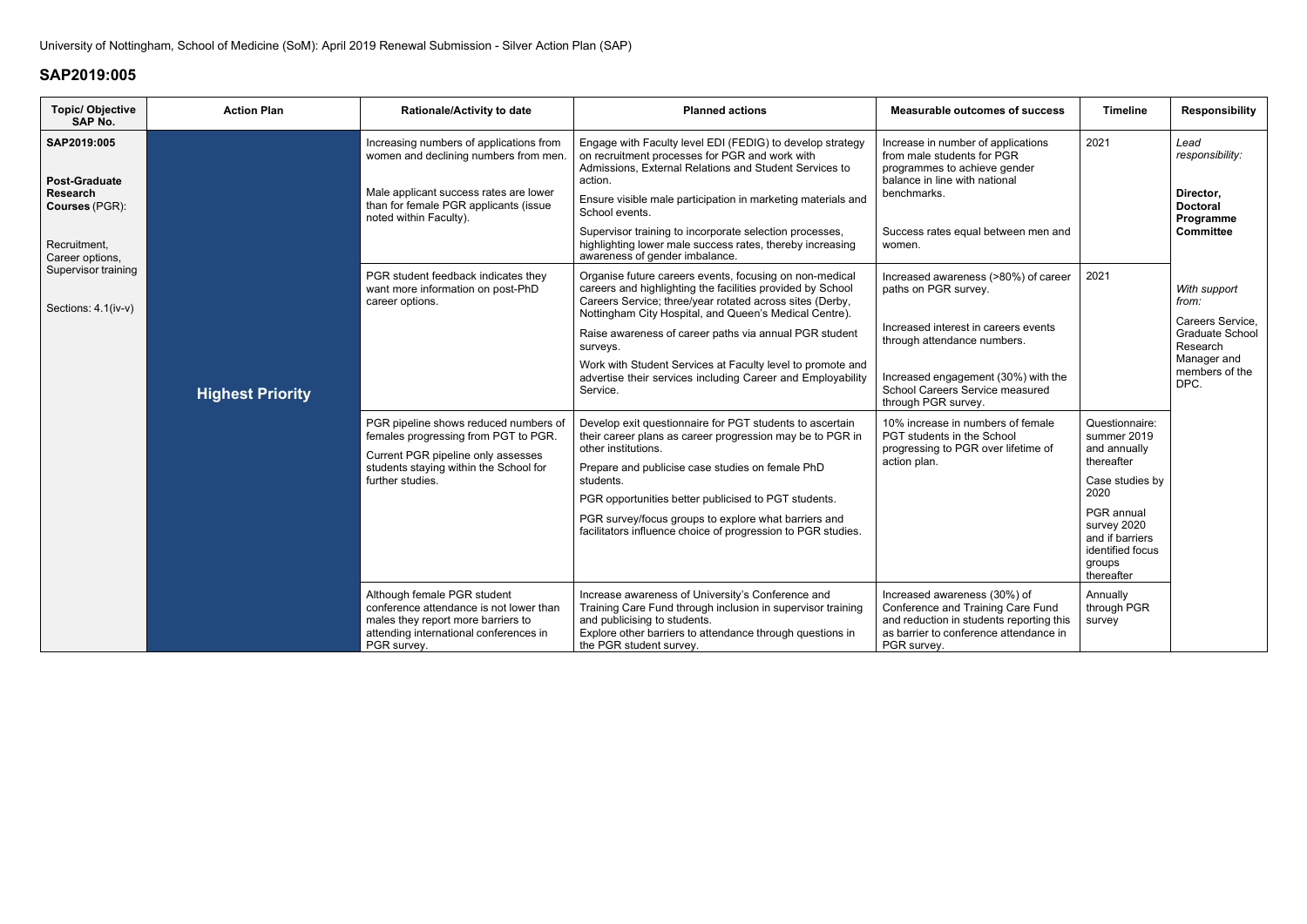| Topic/ Objective SAP No.                                                                                                                                     | <b>Action Plan</b>      | <b>Rationale/Activity to date</b>                                                                                                                                                                                                                                                                                                                                                                                                                                                                                                                                                                                                                                                                                                                                                                                                            | <b>Planned actions</b>                                                                                                                                                                                                                                                                                                                                                                                                                                                                                                                                                                                                                                                                                                                                                                                                                                                                                                                                       | <b>Measurable outcomes of</b><br><b>SUCCESS</b>                                                                                                                                                                                                                                                                                                                                                                                                                                                                                                                 | <b>Timeline</b>                                                                                             | <b>Responsibility</b>                                                                      |
|--------------------------------------------------------------------------------------------------------------------------------------------------------------|-------------------------|----------------------------------------------------------------------------------------------------------------------------------------------------------------------------------------------------------------------------------------------------------------------------------------------------------------------------------------------------------------------------------------------------------------------------------------------------------------------------------------------------------------------------------------------------------------------------------------------------------------------------------------------------------------------------------------------------------------------------------------------------------------------------------------------------------------------------------------------|--------------------------------------------------------------------------------------------------------------------------------------------------------------------------------------------------------------------------------------------------------------------------------------------------------------------------------------------------------------------------------------------------------------------------------------------------------------------------------------------------------------------------------------------------------------------------------------------------------------------------------------------------------------------------------------------------------------------------------------------------------------------------------------------------------------------------------------------------------------------------------------------------------------------------------------------------------------|-----------------------------------------------------------------------------------------------------------------------------------------------------------------------------------------------------------------------------------------------------------------------------------------------------------------------------------------------------------------------------------------------------------------------------------------------------------------------------------------------------------------------------------------------------------------|-------------------------------------------------------------------------------------------------------------|--------------------------------------------------------------------------------------------|
| <b>Support for Early Career Staff</b><br>(Researchers and Teaching<br><b>Assistants)</b><br>Consolidate and improve current<br>career development programmes |                         | Attracting females into early career roles<br>and supporting career progression is key<br>to ensuring more females in senior<br>academic roles.<br>Females represent a much higher<br>proportion of staff at Level 4 and have<br>low satisfaction rates (in surveys and<br>focus groups) with career pathways and                                                                                                                                                                                                                                                                                                                                                                                                                                                                                                                            | To support career development protected time<br>included within role profile/job descriptions to<br>access training or teaching opportunities. Where<br>opportunities exist to deliver teaching and or lab-<br>based supervision of BMedSci and PGR students<br>ensure that it is formally recognised in<br>PDPR/appraisal portfolios/CVs.                                                                                                                                                                                                                                                                                                                                                                                                                                                                                                                                                                                                                   | 10% increase in proportion of<br>staff reporting that they are able<br>to access training opportunities<br>in biennial staff survey.<br>Higher proportion of staff report<br>that opportunities formally<br>recognised by supervisors.                                                                                                                                                                                                                                                                                                                          | <b>Biennial staff</b><br>surveys 2020<br>and 2022                                                           | Lead<br>responsibility:<br><b>Directors of</b><br><b>Research</b><br>with support<br>from: |
| Provide new opportunities and<br>alternative career options for Level 4<br>non-clinical females<br>Sections: 4.2(i), 4.2(ii), 5.1(i), 5.3(iii)<br>5.3 (v)    |                         | levels of support provided.<br>Level 4 researchers are generally<br>employed on time-limited grant-funded<br>research projects.<br>However, for researchers on fixed-term<br>contracts accessing training is difficult<br>due to prioritisation of project goals and<br>lack of formal recognition of protected                                                                                                                                                                                                                                                                                                                                                                                                                                                                                                                              | Develop a new 1-day 'Focus on Fellowship'<br>Workshop to run alongside the grant-training<br>programme for early career researchers. Aim to<br>recognise, support needs, raise awareness of<br>available resources, support career choices and<br>create cohesive learning groups to continue to<br>work together on ongoing basis. Aim to run one<br>fellowship workshop per year; 10 - 15 delegates<br>per session.                                                                                                                                                                                                                                                                                                                                                                                                                                                                                                                                        | 'Focus on Fellowship'<br>Workshop established and<br>delivered.                                                                                                                                                                                                                                                                                                                                                                                                                                                                                                 | Course in<br>place 2021                                                                                     | The People<br>Committee<br>Research<br>Executive<br>committee                              |
|                                                                                                                                                              | <b>Highest Priority</b> | time by Pls.<br>We currently support early career<br>researches in the following ways:<br>run a 6-session grant-writing training<br>a)<br>course twice per year, which supports<br>early career researchers to transition<br>into writing their own grants and<br>provides dedicated time for writing.<br>This course also includes six<br>protected places for junior clinical<br>academics<br>established an early career network<br>and organised annual events<br>travel awards available for all staff and<br>students to allow attendance at<br>conferences and training events<br>d) attendance on leadership courses<br>promoted and encouraged<br>e) mentoring and shadowing<br>opportunities provided<br>PI Toolkit developed to signpost to<br>appropriate resources and contacts<br>when developing their grant<br>applications. | Development of Action Learning Sets for early<br>stage and contract researchers to provide peer<br>support in navigating the challenges of career<br>progression.<br>Publicise access to Careers' & Employability<br>Service.<br>Publicise teaching opportunities for early career<br>researchers to gain experience in teaching and<br>attend teaching courses (SAP2019:011).<br>Publicise opportunities for research supervision<br>including for the BMedSci and PhDs giving proper<br>credit for co-supervision and co-examining by<br>being included in supervisory teams.<br>Supported to act as internal BMedSci examiners<br>alongside experienced academic staff.<br>Encourage ECRs to act as examiners in mock<br>PhD vivas to prepare candidates for examination.<br>Co-host biennial early-career academics' gala and<br>career's event with other Schools within the<br>Faculty and support from University's Professional<br>Development team. | <b>Action Learning Sets</b><br>established and >60% of<br>attendees report positive<br>feedback/impact on future<br>career development.<br>10% year-on-year increase in<br>access made to Careers' &<br><b>Employability Service</b><br>More ECR report recognition of<br>participation with teaching in<br>staff survey.<br>Staff surveys show increase in<br>ECR who are co-supervisors by<br>20% by lifetime of action plan.<br>60% satisfaction with event and<br>increased knowledge of options<br>available compared with before<br>and after attendance. | January 2021<br>Over the<br>lifetime of this<br>action plan<br><b>Biennial staff</b><br>survey 2020<br>2021 |                                                                                            |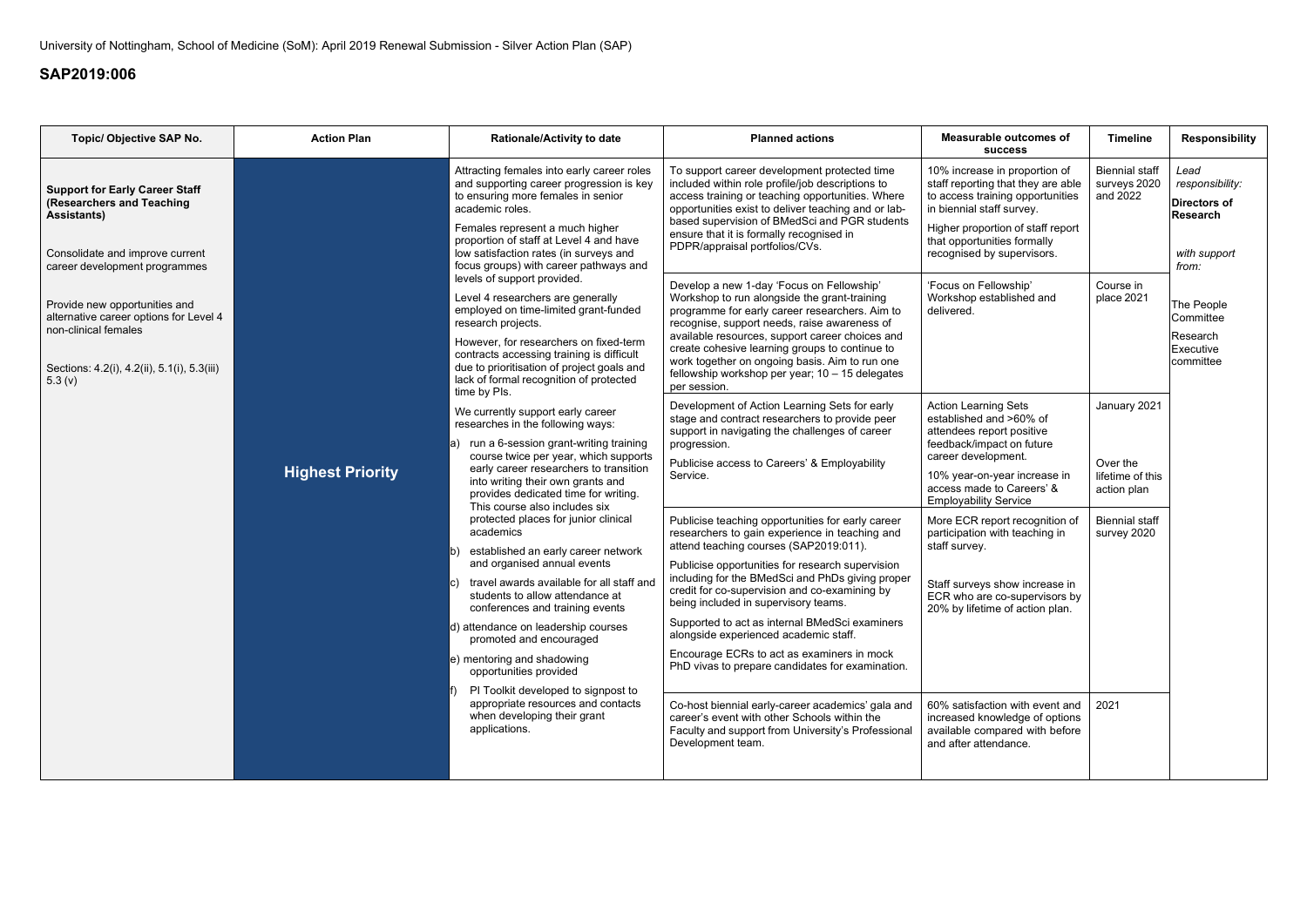| Topic/ Objective SAP No. | <b>Action Plan</b> | <b>Rationale/Activity to date</b>                                                                                                     | <b>Planned actions</b>                                                                                                                                                                                                                                                          | <b>Measurable outcomes of</b><br><b>SUCCESS</b>                                                                                                                           | <b>Timeline</b>                                                              | Responsibility                                 |
|--------------------------|--------------------|---------------------------------------------------------------------------------------------------------------------------------------|---------------------------------------------------------------------------------------------------------------------------------------------------------------------------------------------------------------------------------------------------------------------------------|---------------------------------------------------------------------------------------------------------------------------------------------------------------------------|------------------------------------------------------------------------------|------------------------------------------------|
|                          |                    | Take-up of mentoring by early career<br>postdoctoral staff is low although equally<br>accessed by gender.                             | Establish networking opportunities and specific<br>training / support for those who secure prestigious<br>external personal fellowships, to ensure that these<br>successful researchers are nurtured and<br>supported, whilst also providing opportunities for<br>peer support. | Survey feedback shows an<br>increased satisfaction from<br>early career researchers with<br>opportunities and working within<br>the School.                               | 2022                                                                         |                                                |
|                          |                    |                                                                                                                                       | Revitalise mentoring scheme to:<br>- support staff (and PGR students) to find optimal<br>mentor matches<br>- improve the number of postdoctoral researchers<br>accessing mentoring.                                                                                             | 10% increase each year in<br>numbers of postdoctoral<br>researchers accessing<br>mentoring.                                                                               | Over the<br>lifetime of this<br>action plan                                  |                                                |
|                          |                    | The proportion of female teaching<br>assistants has decreased although there<br>are only small numbers of staff within this<br>group. | Scrutinise proportion of female staff in this group<br>and explore reasons for this through a focus<br>group. An action will then be devised.<br>Publicise training opportunities in teaching on the<br>Nottingham Recognition Scheme.                                          | Action plan in place if<br>necessary.<br>Gender balance in teaching<br>assistants staff group.<br>Increased uptake (10% per<br>year) of Nottingham<br>Recognition Scheme. | Action plan if<br>needed 2021<br>Over the<br>lifetime of this<br>action plan | Director of<br>Infrastructure<br>and Personnel |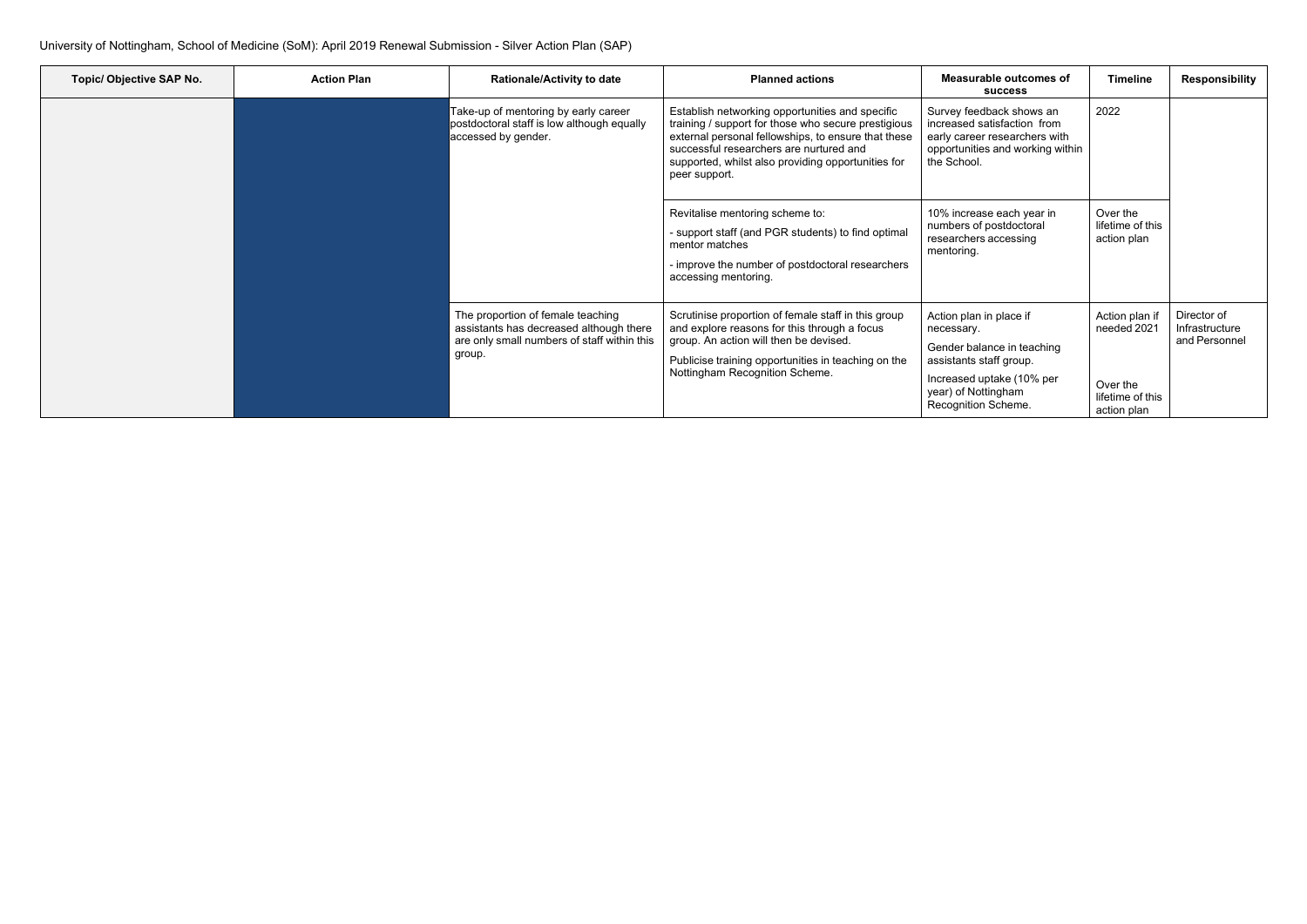| <b>Topic/ Objective SAP No.</b>                                                                                                                                    | <b>Action Level</b>     | <b>Rationale/Activity to date</b>                                                                                                                                                                                                                                                                                                                                                                                                                                                                                | <b>Planned actions</b>                                                                                                                                                                                                                                             | <b>Measurable outcomes of</b><br><b>SUCCESS</b>                                                                                                                                                                   | <b>Timeline</b>                             | <b>Responsibility</b>                                                                                                        |
|--------------------------------------------------------------------------------------------------------------------------------------------------------------------|-------------------------|------------------------------------------------------------------------------------------------------------------------------------------------------------------------------------------------------------------------------------------------------------------------------------------------------------------------------------------------------------------------------------------------------------------------------------------------------------------------------------------------------------------|--------------------------------------------------------------------------------------------------------------------------------------------------------------------------------------------------------------------------------------------------------------------|-------------------------------------------------------------------------------------------------------------------------------------------------------------------------------------------------------------------|---------------------------------------------|------------------------------------------------------------------------------------------------------------------------------|
| SAP2019:007<br>Career progression/promotion<br>and recruitment of non-clinical<br>academic staff                                                                   |                         | The proportion of female staff falls for<br>research-active non-clinical academics<br>along the career pipeline into more<br>senior grades<br>Increasing proportion (c.20%) of<br>females at R5, levels.                                                                                                                                                                                                                                                                                                         | Change the focus of promotions in the School<br>from a passive view of "staff will apply when<br>ready" to a proactive "encouragement of<br>application" through School promotions<br>materials, PDPR/appraisals, newsletters and<br>visibility of promoted staff. | Maintain number of research-<br>active females at Level 6,<br>indicative of success with<br>external grant/fellowships and<br>successful promotion from Level<br>5 including uptake of teaching<br>opportunities. | Over the<br>lifetime of this<br>action plan | Lead responsibility:<br>Director of<br>Infrastructure and<br><b>Personnel and</b><br><b>Head of Operations</b>               |
| Maintain numbers of non-clinical<br>females at Level 6 and Level 7<br>Increase number of T&L females at<br>Level 6 and Level 7<br>Section 4.2(i), 5.1(i), 5.1(iii) |                         | Encouraging trend to increased<br>Research-active females at R6.<br>Previously stable proportions of females<br>at R&T7 (c.50%) fell during 2016-18<br>associated with an increase in L7 men<br>who had been in grade below for<br>longer.<br>The proportion of women in non-clinical<br>academic job families compares<br>favourably to benchmarks.<br>Fewer part-time staff, regardless of<br>gender, apply for promotion overall but<br>part-time female staff who apply are<br>more likely to be successful. | Continue to provide promotion masterclasses<br>but review where focus/support is needed to<br>improve applications.<br>PDPR/appraisal discussions around promotion-<br>readiness to cover areas needed to improve to                                               |                                                                                                                                                                                                                   |                                             | with support from:<br><b>Research Committee</b><br><b>T&amp;L Committee</b><br><b>Research Executive</b><br>Fellowships Lead |
|                                                                                                                                                                    |                         |                                                                                                                                                                                                                                                                                                                                                                                                                                                                                                                  | achieve success supported by amended PDPR<br>checklist.                                                                                                                                                                                                            |                                                                                                                                                                                                                   |                                             | with input from:<br>Leadership and                                                                                           |
|                                                                                                                                                                    |                         |                                                                                                                                                                                                                                                                                                                                                                                                                                                                                                                  | Shadowing scheme launched in 2017 to men<br>and women working in all staff groups with<br>more than 20 roles offered to potential shadows<br>initially. Publicise with case studies to<br>encourage further uptake.                                                | Numbers of staff participating in<br>shadowing increased by 10%<br>every year.                                                                                                                                    |                                             | Management<br>Academy                                                                                                        |
|                                                                                                                                                                    | <b>Highest Priority</b> | More female staff perceive gender<br>influences promotions success<br>(Females: 53%; Males: 40%).                                                                                                                                                                                                                                                                                                                                                                                                                |                                                                                                                                                                                                                                                                    |                                                                                                                                                                                                                   |                                             |                                                                                                                              |
|                                                                                                                                                                    |                         | 'Diversity and Design' project set up by<br>University to recruit diverse candidates<br>using an external consultancy and an<br>innovative, sector-leading, recruitment<br>approach.                                                                                                                                                                                                                                                                                                                             | To improve transparency and perception of staff<br>regarding promotion, particularly around female<br>and part-time staff, by highlighting promotions<br>results:                                                                                                  | Information on success rates<br>more visible to staff (workshops,<br>workspace/ intranet pages,<br>newsletter).                                                                                                   | 2020                                        |                                                                                                                              |
|                                                                                                                                                                    |                         |                                                                                                                                                                                                                                                                                                                                                                                                                                                                                                                  | - career optimisation workshop and promotions<br>masterclass to include information on success<br>rates and staff perception of these                                                                                                                              | Gender balance in staff<br>perceptions of promotion on<br>School Staff Survey.                                                                                                                                    | 2022                                        |                                                                                                                              |
|                                                                                                                                                                    |                         |                                                                                                                                                                                                                                                                                                                                                                                                                                                                                                                  | - reinforce success by gender and working<br>practices in School workspace/ intranet pages<br>for Promotion                                                                                                                                                        | Increase in number of part-time<br>staff applying for promotion.                                                                                                                                                  | 2019, 2020,<br>2021                         |                                                                                                                              |
|                                                                                                                                                                    |                         |                                                                                                                                                                                                                                                                                                                                                                                                                                                                                                                  | - feature successful male and female promotion<br>applicants in School newsletters and feature<br>success rates.                                                                                                                                                   |                                                                                                                                                                                                                   |                                             |                                                                                                                              |
|                                                                                                                                                                    |                         |                                                                                                                                                                                                                                                                                                                                                                                                                                                                                                                  | Improve recruitment practices to ensure<br>advertised posts appeal to and attract                                                                                                                                                                                  | University's 'Diversity by design'<br>project initiated in the School.                                                                                                                                            | Autumn 2019                                 |                                                                                                                              |
|                                                                                                                                                                    |                         | applicants from, all groups and there is gender<br>balance in success rates of applicants - through<br>engagement with the University's 'Diversity by<br>design' project.                                                                                                                                                                                                                                                                                                                                        | Gender balance through<br>improved recruitment practices.                                                                                                                                                                                                          | 2022                                                                                                                                                                                                              |                                             |                                                                                                                              |
|                                                                                                                                                                    |                         |                                                                                                                                                                                                                                                                                                                                                                                                                                                                                                                  | Training and leadership opportunities: See SAP2019:011                                                                                                                                                                                                             |                                                                                                                                                                                                                   |                                             |                                                                                                                              |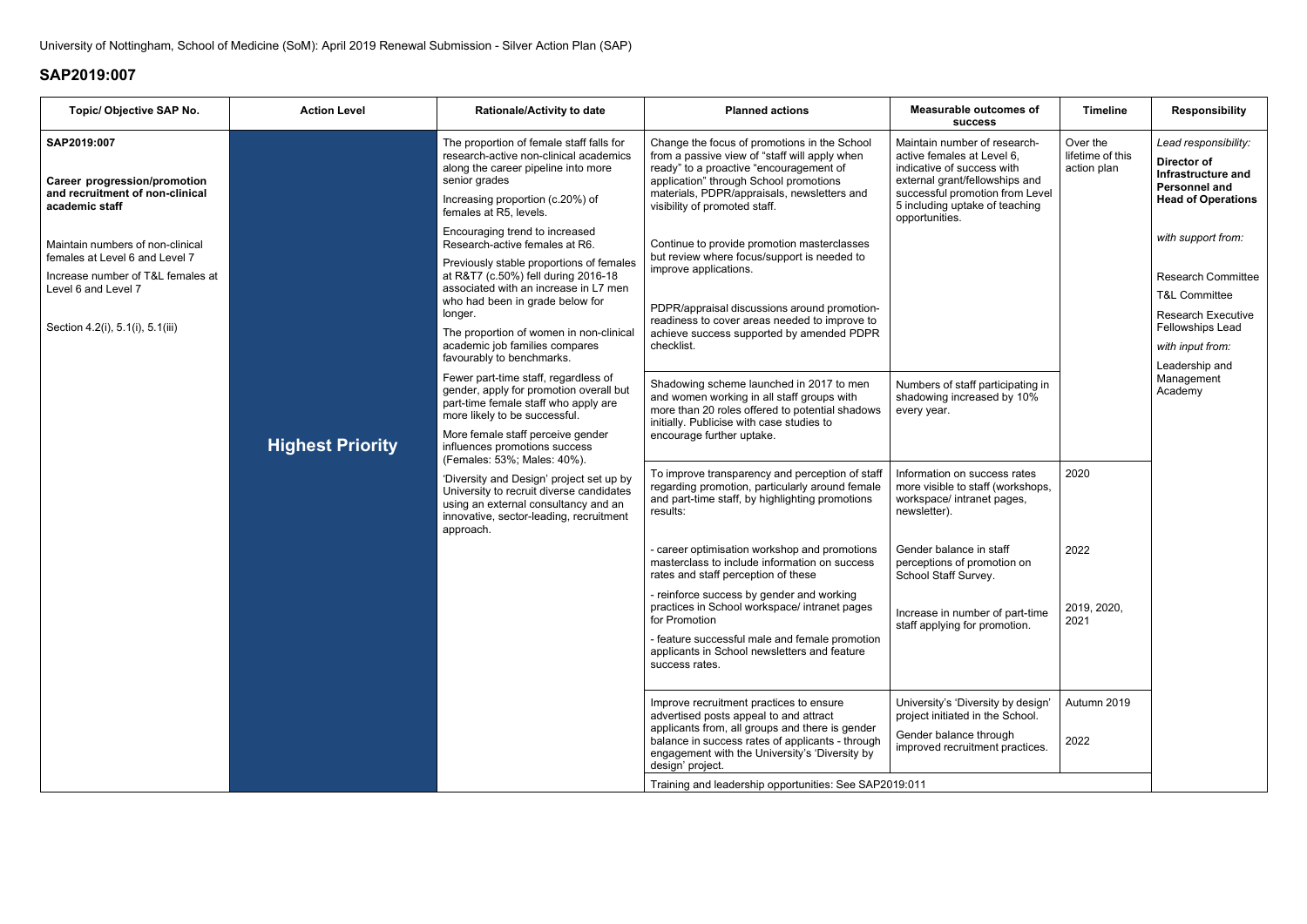| <b>Topic/ Objective</b><br><b>SAP No.</b>                        | <b>Action Level</b>                                                                                                                                                                                                                                        | <b>Rationale/Activity to date</b>                                                                                                                                                                                                                                                                                                                                                                                                | <b>Planned actions</b>                                                                                                                                                                                                                                                                                                                                                                                                                                                                                                             | <b>Measurable outcomes of</b><br><b>SUCCESS</b>                                                                                                                                                                                                            | <b>Timeline</b>                                                                                  | <b>Responsibility</b>                                                                               |
|------------------------------------------------------------------|------------------------------------------------------------------------------------------------------------------------------------------------------------------------------------------------------------------------------------------------------------|----------------------------------------------------------------------------------------------------------------------------------------------------------------------------------------------------------------------------------------------------------------------------------------------------------------------------------------------------------------------------------------------------------------------------------|------------------------------------------------------------------------------------------------------------------------------------------------------------------------------------------------------------------------------------------------------------------------------------------------------------------------------------------------------------------------------------------------------------------------------------------------------------------------------------------------------------------------------------|------------------------------------------------------------------------------------------------------------------------------------------------------------------------------------------------------------------------------------------------------------|--------------------------------------------------------------------------------------------------|-----------------------------------------------------------------------------------------------------|
| SAP2019:008<br><b>Clinical</b><br>academic career<br>progression |                                                                                                                                                                                                                                                            | Increase in the number and proportion of female<br>clinical academics (2014:23%; 2018:28%).<br>The proportion of Level 5 and Level 7 females<br>similar to national benchmarks (Females: CA5:<br>School: 44%; MSC: 44%; CA7: School: 17%;<br>MSC: 17%).                                                                                                                                                                          | Evaluate barriers and facilitators to career progression to Level 6<br>through surveys and focus groups in NHS colleagues eligible for<br>recruitment to Level 6 posts (i.e. those who are not entering the<br>academic pathways).                                                                                                                                                                                                                                                                                                 | Focus group/survey undertaken<br>(survey uptake at least 40%).<br>Action plan developed                                                                                                                                                                    | Focus group/<br>survey<br>complete<br>September<br>2020<br>Action plan<br>developed mid-<br>2021 | Lead responsibility:<br>Director of<br>Infrastructure and<br><b>Personnel</b><br>with support from: |
| Sections: 4.2(i),<br>5.1(i), 5.1(iii)                            |                                                                                                                                                                                                                                                            | The proportion of Level 6 female clinical<br>academics remain below national benchmarks<br>(CA6: School: 29%; MSC Similar Specialities:<br>$38%$ ).<br>HEE-local indicates support for applying<br>Nottingham's 'Academic Career Track' i.e. CATP<br>processes to Clinical Lectureships it funds.<br>Women in Medicine and Science (WiMS) Network                                                                                | Increase support for NHS staff to transition to University role at<br>Level 6. Facilitated by:<br>- offer broader access to University support e.g. grant-writing<br>course, Research Business Manager support for new MRC/ NIHR<br>grants, senior academic 'buddy'<br>- inspire and support clinical academics in training to apply for<br>intermediate senior fellowships through promoting opportunities<br>and highlighting successful applications<br>- offer and promote honorary contracts to research active NHS<br>staff. | Increase in number of:<br>- clinical academics in training<br>accessing University support by<br>25%<br>- senior fellowship applications<br>from females by 15%<br>- honorary contracts to NHS<br>staff (from 1 currently to 10).                          | 2022                                                                                             | Director and<br>Deputy Directors of<br>the Clinical<br>Academic Training<br>Programme               |
|                                                                  | <b>Highest Priority</b>                                                                                                                                                                                                                                    | established and focus on supporting the career<br>development of women with three well-received<br>events per year.<br>Whilst the career pipeline has improved for female<br>clinical academics, we recognise that a large<br>disparity still exists between proportions at L6 and<br>L7.                                                                                                                                        | Extend CATP's successful 'Nottingham Academic Career Track' to<br>Clinical Lectureships funded by HEE.<br>Increase support for clinical academic Level 6 staff in post:<br>- review induction processes for clinical academics (see<br>SAP2019:009)<br>- resource pump-priming grants utilising Nottingham Research /                                                                                                                                                                                                              | 'Nottingham Academic Career<br>Track' extended and first<br>participants recruited.                                                                                                                                                                        | September<br>2021<br><b>Biennial staff</b><br>surveys 2020                                       |                                                                                                     |
|                                                                  | Female clinical academics report feeling most<br>pressured from the complex demands of<br>academia, clinical responsibilities and life-outside-<br>work.<br>Fewer women apply to our clinical academic posts<br>but female applicants are more successful. | Anne McLaren Fellowships' criteria acknowledging impact of<br>career-breaks<br>- resource 3 months protected academic time after medium-long<br>term leave including career-breaks.<br>- resource admin. support for CA leadership roles to release time<br>for research<br>protect academic time<br>- work together with NHS Medical Directors to embed protected<br>research time for clinical academics by joint job planning | Pump priming grants awarded.<br>Utilisation of the protected<br>academic time after medium-<br>long term leave with survey of<br>those utilising on impact.<br>Improved survey responses on<br>excessive workload.<br>Interviews completed and                                                                                                                                                                                                                                                                                     | and 2022                                                                                                                                                                                                                                                   |                                                                                                  |                                                                                                     |
|                                                                  |                                                                                                                                                                                                                                                            |                                                                                                                                                                                                                                                                                                                                                                                                                                  | - conduct 1-to-1 interviews with a proportion of female clinical<br>academics to understand challenges around career advancement<br>and appraisal satisfaction.<br>Improve recruitment practices to ensure advertised posts appeal<br>to and attract applicants from, all groups and there is gender                                                                                                                                                                                                                               | proposed actions developed and<br>implemented.<br>Higher (>75%) satisfaction with<br>appraisal process in female<br>clinical academics assessed<br>though biennial staff survey.<br>University's 'Diversity by design'<br>project initiated in the School. | Autumn 2019                                                                                      |                                                                                                     |
|                                                                  |                                                                                                                                                                                                                                                            |                                                                                                                                                                                                                                                                                                                                                                                                                                  | balance in success rates of applicants - through engagement with<br>the University's 'Diversity by design' project.                                                                                                                                                                                                                                                                                                                                                                                                                | Gender balance through<br>improved recruitment practices.                                                                                                                                                                                                  | 2022                                                                                             |                                                                                                     |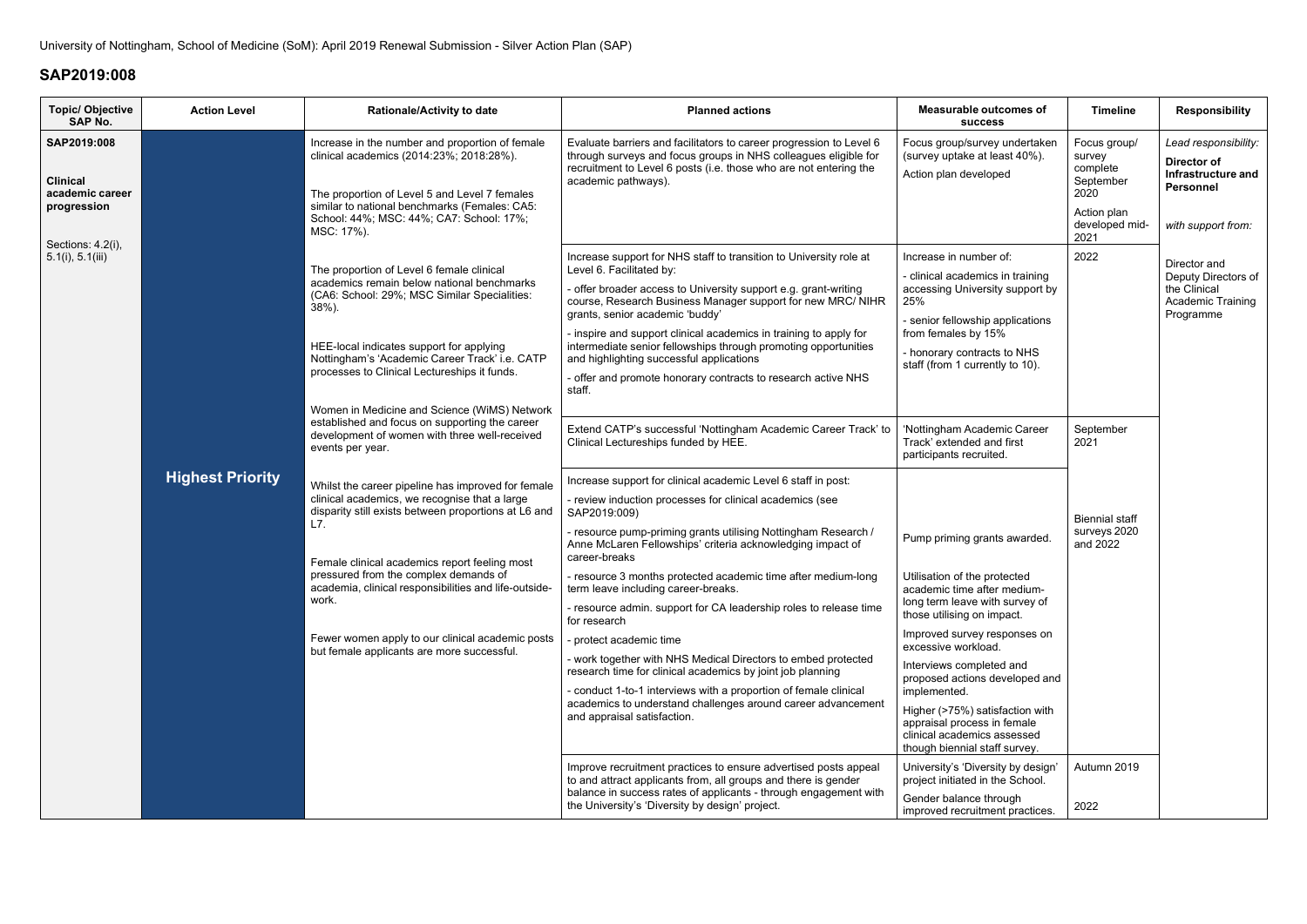| Topic/ Objective SAP No.                                                                                                                                | <b>Action Level</b>                                                                                        | <b>Rationale/Activity to date</b>                                                                                                 | <b>Planned actions</b>                                                                                                                                                                                          | <b>Measurable outcomes of</b><br><b>SUCCESS</b>                                                                                                                                                                                                                                                                    | <b>Timeline</b>                                   | <b>Responsibility</b>                                 |                                                                             |
|---------------------------------------------------------------------------------------------------------------------------------------------------------|------------------------------------------------------------------------------------------------------------|-----------------------------------------------------------------------------------------------------------------------------------|-----------------------------------------------------------------------------------------------------------------------------------------------------------------------------------------------------------------|--------------------------------------------------------------------------------------------------------------------------------------------------------------------------------------------------------------------------------------------------------------------------------------------------------------------|---------------------------------------------------|-------------------------------------------------------|-----------------------------------------------------------------------------|
| SAP2019:009<br><b>Induction</b>                                                                                                                         |                                                                                                            | Increased satisfaction with induction<br>however Divisional induction scores<br>slightly lower than anticipated<br>(SAP2015:017). | Each Division to identify an Induction Champion<br>to take responsibility for maintaining their<br>Divisional Handbook and ensuring each new<br>member of staff receives a copy in their first<br>week.         | 90% of staff report they received<br>a Divisional handbook in a timely<br>manner at post-induction check-                                                                                                                                                                                                          | February 2019                                     | Lead<br>responsibility:<br><b>Athena SWAN</b><br>lead |                                                                             |
| Improve efficacy of induction and<br>satisfaction scores for Divisional<br>Induction.<br>Tailor induction to academic role<br>Sections: 5.1(ii), 5.2(i) | <b>Highest Priority</b>                                                                                    |                                                                                                                                   | Survey feedback identified need to focus<br>on key aspects of induction for further<br>improvement.<br>Divisional Induction template devised<br>following a review by a task and finish<br>group (SAP2015:007). | Including initiating a 30-day post-induction<br>check-in, to check new colleagues are settled<br>and to get additional feedback on induction and<br>to receive the signed-off/completed induction<br>checklist where all areas completed, including<br>EDI/UB training (or certificates provided for CA<br>staff). | 75% of post-induction check-in<br>completed.      |                                                       | with support from:<br>HoDs, Operations<br>Managers,<br><b>Staffing Team</b> |
|                                                                                                                                                         |                                                                                                            | Additional targeted information<br>requested by Clinical Academics.                                                               | Modify induction checklist to include key aspects<br>on induction re 'on the job' training.                                                                                                                     | Divisional induction checklist<br>revised.                                                                                                                                                                                                                                                                         | September<br>2019                                 |                                                       |                                                                             |
|                                                                                                                                                         | EDI/UB training has peaked at 98%.<br>However, maintaining uptake in new<br>starters and recording courses | Audit uptake and satisfaction with Divisional<br>induction.                                                                       | 75% of staff (new starters) report<br>they are satisfied with Divisional<br>Induction measured biennially in<br>the School Staff Survey.                                                                        | <b>Biennial staff</b><br>survey 2020                                                                                                                                                                                                                                                                               |                                                   |                                                       |                                                                             |
|                                                                                                                                                         |                                                                                                            | undertaken by our clinical staff through<br>other providers could be improved                                                     | Develop clinical academic induction to give<br>guidance on expectations and competing<br>demands of academic and NHS roles and to<br>promote joint academic and clinical job planning.                          | Clinical academic induction<br>developed and embedded with<br>75% of new starters reporting<br>satisfaction measured biennially<br>in the School Staff Survey.                                                                                                                                                     | <b>Biennial staff</b><br>surveys 2020<br>and 2022 |                                                       |                                                                             |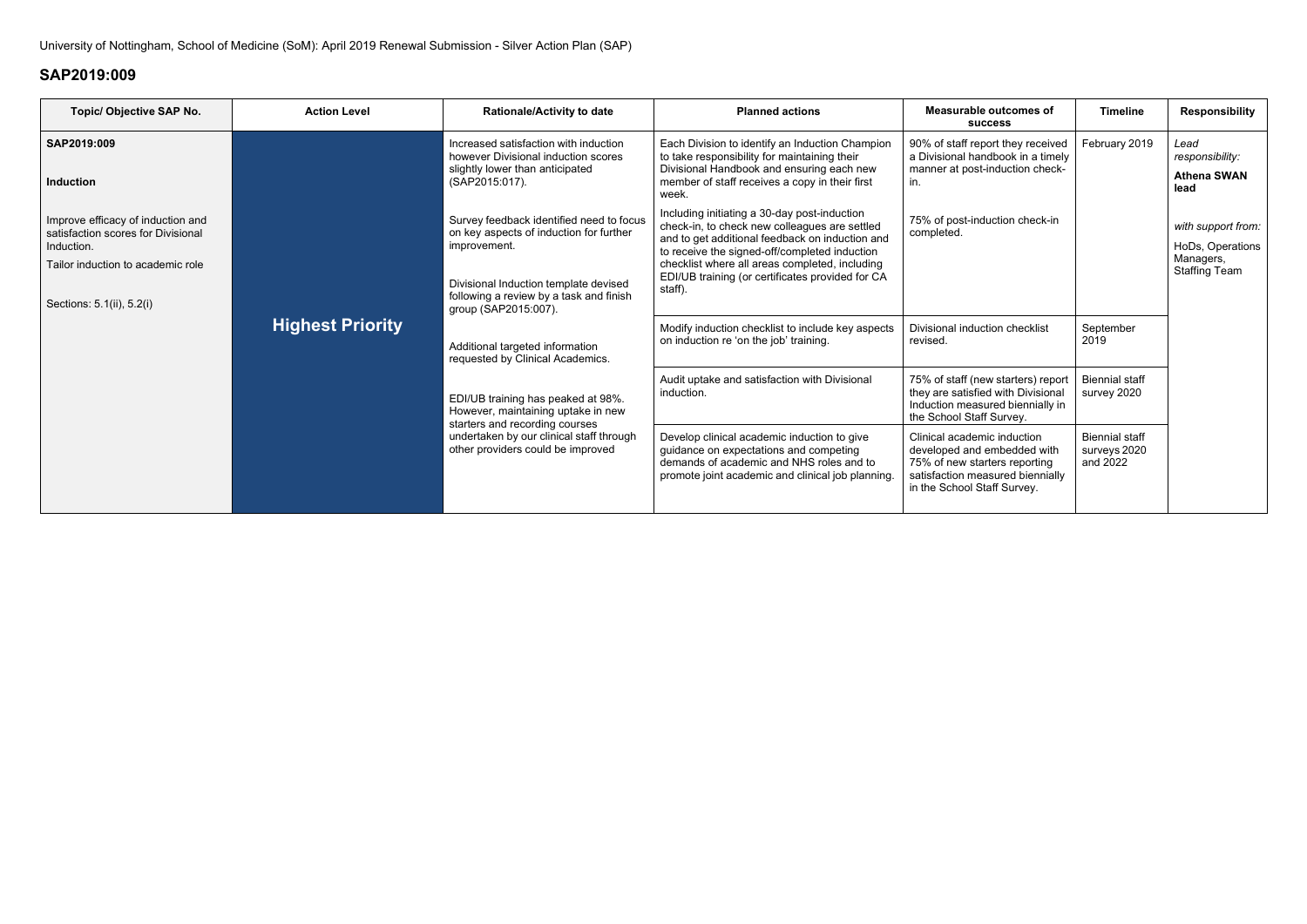| Topic/ Objective SAP No.               | <b>Action Level</b>    | <b>Rationale/Activity to date</b>                                                                                                                                                       | <b>Planned actions</b>                                                                                                                                                                                                        | <b>Measurable outcomes of success</b>                                                                                        | <b>Timeline</b>                                                            | <b>Responsibility</b>                                                         |
|----------------------------------------|------------------------|-----------------------------------------------------------------------------------------------------------------------------------------------------------------------------------------|-------------------------------------------------------------------------------------------------------------------------------------------------------------------------------------------------------------------------------|------------------------------------------------------------------------------------------------------------------------------|----------------------------------------------------------------------------|-------------------------------------------------------------------------------|
| SAP2019:010<br><b>Appraisal scheme</b> |                        | Annual PDPR/appraisals are held for all<br>staff.<br>Non-clinical staff have a PDPR meeting.                                                                                            | New appraisal (Appraisal & Development<br>Conversation (ADC)) processes for all P&S-<br>Staff and non-clinical academics to be<br>implemented in May/June 2019.                                                               | New Appraisal & Development<br>Conversation implemented.                                                                     | May/June 2019                                                              | Lead responsibility:<br>Director of<br>Infrastructure and<br><b>Personnel</b> |
| Sections: 5.3(i-ii)                    |                        | Satisfaction is high: compliance with<br>goals against PDP Females: 93%;<br>Males: 91% (2018).                                                                                          | Produce School-relevant guidance.                                                                                                                                                                                             | School-relevant guidance<br>produced and cascaded to all<br>staff.                                                           | October 2019                                                               | with support from:                                                            |
|                                        | <b>Medium Priority</b> | New University-wide revised<br>PDPR/appraisal process to<br>appropriately acknowledge good<br>performance from 2019.                                                                    | In partnership with University's Professional<br>Development team, deliver training in Appraisal<br>& Development Conversation for line manager<br>appraisers and staff appraises.                                            | Training in Appraisal &<br><b>Development Conversation</b><br>delivered and uptake 40% in first<br>year.                     | January 2020                                                               | Divisional<br>Operations<br>Managers                                          |
|                                        |                        | Clinical academics have joint appraisal<br>by academic and clinical reviewers.<br>SAPSilver2015 reviewed, and appraisal<br>process, amended. Since then high<br>levels of satisfaction: | Equality Analysis of Appraisal & Development<br>Conversation outcomes by gender, BME and<br>full-time/part-time working annually to detect any<br>effects of the new process and act if there is any<br>inequity in outcomes. | Equitable outcomes in appraisal<br>reviews and high uptake of<br>PDPR.<br>Action plan devised if audit<br>shows inequity.    | By June 2020<br>Annually<br>starting April<br>2020 when<br>appraisal round |                                                                               |
|                                        |                        | -100% had both clinical and academic<br>reviewer                                                                                                                                        | 1-to-1 interviews conducted with a proportion of<br>clinical academics to understand challenges                                                                                                                               | Maintain high levels joint<br>appraisals (>85%).                                                                             | closes<br>April 2020                                                       |                                                                               |
|                                        |                        | - 87% had joint meetings<br>- Satisfaction levels: Females: 75%;<br>Males:94%                                                                                                           | around career advancement and appraisal<br>satisfaction (see SAP2019:008).                                                                                                                                                    | Improvement in satisfaction with<br>appraisal process from current<br>levels in female clinical<br>academics.                |                                                                            |                                                                               |
|                                        |                        |                                                                                                                                                                                         | Raise awareness of training opportunities with<br>line managers and HoDs to facilitate<br>nominations, targeting senior decision-makers<br>and male staff.                                                                    | More senior decision-makers<br>and males accessing<br>Leadership training assessed<br>and attendance figures and<br>surveys. | Annual<br>assessment of<br>attendees                                       |                                                                               |
| <b>Highest Priority</b>                |                        |                                                                                                                                                                                         | Staff may access training outside the University<br>with inadequate recording of such training on<br>our Systems. Improvement of system planned<br>by linking to PDPR/appraisal information.                                  | Increased records of training<br>courses accessed outside<br>University including EDI/UB<br>training records for 90% of CAs. | 2020, 2021,<br>2022                                                        |                                                                               |
|                                        |                        | Raise awareness and promote applications to<br>our Conference and Training fund to encourage<br>take-up of conference attendance and training<br>particularly to part-time staff.       | Increased awareness and<br>applications for Staff Conference<br>and Training Fund as evidenced<br>by 10% increase in applications<br>and 20% increase in awareness<br>of scheme in Staff survey.                              | 2020, 2021,<br>2022                                                                                                          |                                                                            |                                                                               |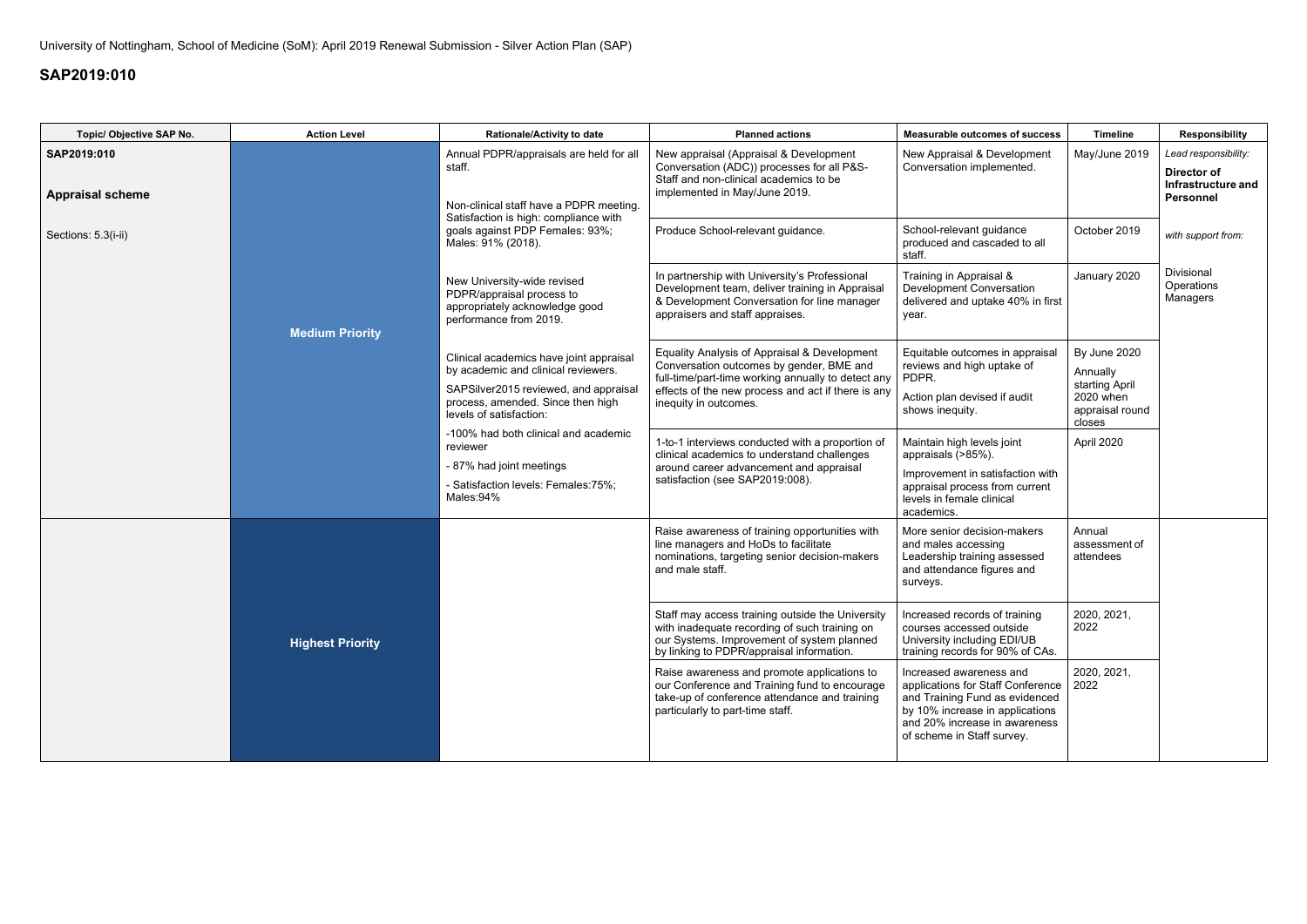| Topic/ Objective SAP No.                                                                                  | <b>Rationale/Activity to date</b>                                                                                                                                                                                                                                                                                                                                                                                                                                                                                                                                                                                                                                                                                                                                                                                                               | <b>Planned actions</b>                                                                                                                                                                                                                           | <b>Measurable outcomes of success</b>                                                                                | <b>Timeline</b> | <b>Responsibility</b>                                                                                                                  |
|-----------------------------------------------------------------------------------------------------------|-------------------------------------------------------------------------------------------------------------------------------------------------------------------------------------------------------------------------------------------------------------------------------------------------------------------------------------------------------------------------------------------------------------------------------------------------------------------------------------------------------------------------------------------------------------------------------------------------------------------------------------------------------------------------------------------------------------------------------------------------------------------------------------------------------------------------------------------------|--------------------------------------------------------------------------------------------------------------------------------------------------------------------------------------------------------------------------------------------------|----------------------------------------------------------------------------------------------------------------------|-----------------|----------------------------------------------------------------------------------------------------------------------------------------|
| SAP2019:011<br><b>Training Opportunities: Leadership</b><br>and management<br>Sections: 5.3(i), 5.3(iii), | School actively supports staff to attend training<br>courses evidenced by attendance data.<br>"In-house" bespoke training developed and<br>delivered.<br>University Leadership and Management<br>Academy (e.g. Institutional Research Leadership<br>Course, Future Leaders, VC Mentoring)<br>programmes launched and leaders resourced to<br>provide bespoke programmes. Female<br>attendance higher with a proportionally greater<br>number from T&L job family.<br>Proportions of males attending training courses<br>much lower than females across the board.<br>Given males are in many key senior decision-<br>making and leadership roles need to further<br>promote this training to senior male staff.<br>Fewer part-time female academics feel they<br>receive same opportunities to attend training<br>courses than male colleagues. | Survey staff for possible barriers to participation.<br>Work with University's Leadership and Management<br>Academy to deliver programmes with a more accessible<br>format for our staff particularly clinical academic and part-<br>time staff. | Survey completed and Faculty lobbied<br>(via School and FEDIG) to adapt<br>programme delivery for maximal<br>access. | 2020            | Lead responsibility:<br><b>EDI Lead and Athena</b><br><b>SWAN Lead</b><br>with support from:<br>HoD<br>Line Managers<br>Mentoring team |
|                                                                                                           | PDPR/appraisal checklist supports discussions<br>around training and personal development.                                                                                                                                                                                                                                                                                                                                                                                                                                                                                                                                                                                                                                                                                                                                                      |                                                                                                                                                                                                                                                  |                                                                                                                      |                 |                                                                                                                                        |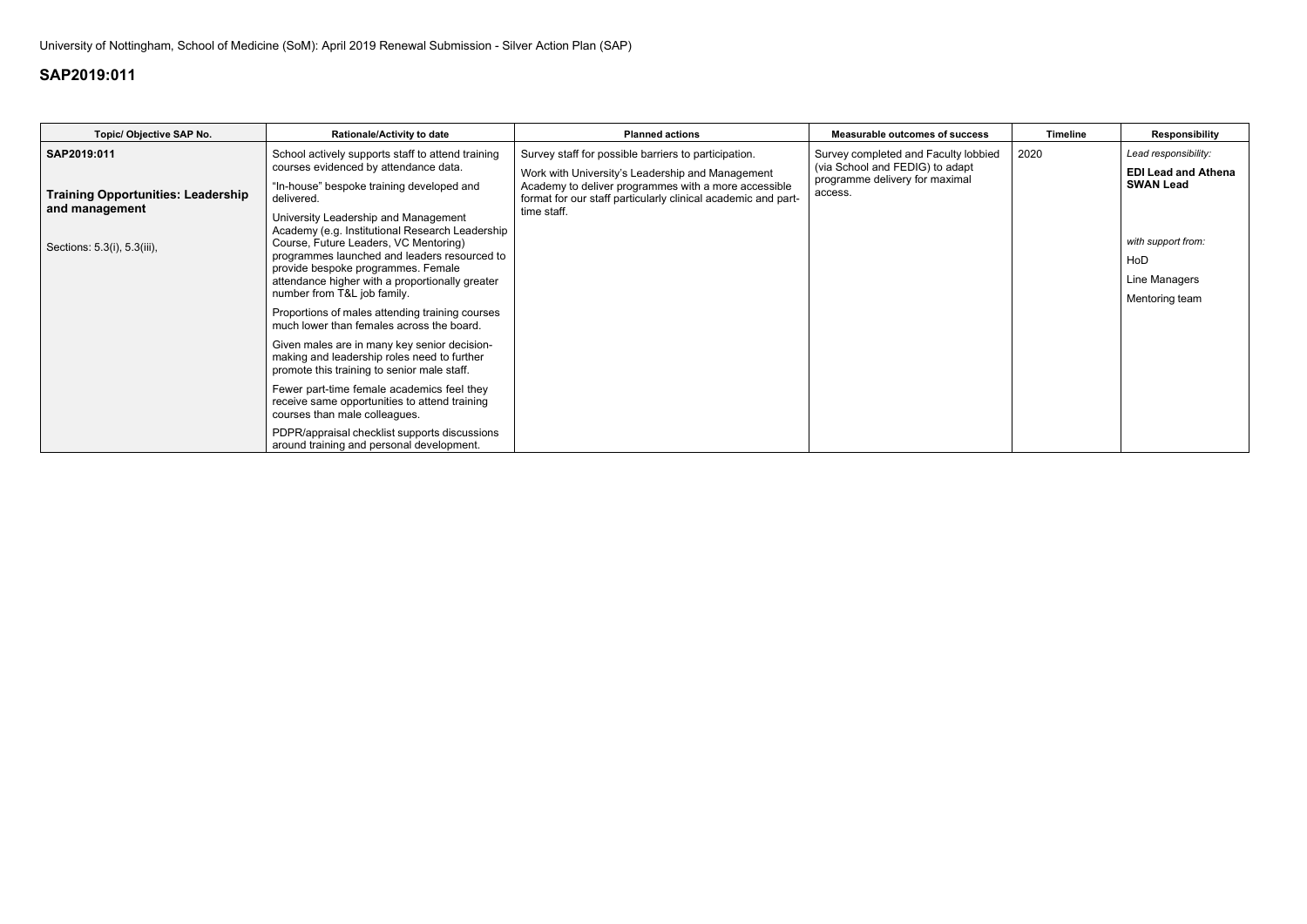| <b>Topic/ Objective SAP</b><br>No.                                    | <b>Action Level</b>                            | <b>Rationale/Activity to date</b>                                                                                                                                                                                                                                      | <b>Planned actions</b>                                                                                                                                                                                                                                                 | <b>Measurable outcomes of success</b>                                                                                                                     | <b>Timeline</b>                                                                             | <b>Responsibility</b>                                                            |  |
|-----------------------------------------------------------------------|------------------------------------------------|------------------------------------------------------------------------------------------------------------------------------------------------------------------------------------------------------------------------------------------------------------------------|------------------------------------------------------------------------------------------------------------------------------------------------------------------------------------------------------------------------------------------------------------------------|-----------------------------------------------------------------------------------------------------------------------------------------------------------|---------------------------------------------------------------------------------------------|----------------------------------------------------------------------------------|--|
| SAP2019: 012                                                          |                                                | APM/TS action plan group formed; staff survey data<br>analysed, interpreted and action plan developed and<br>delivered (24 actions delivered).                                                                                                                         | Delivery of 2020 P&S-Staff conference developed using staff feedback<br>and anticipated needs from School strategy. Bespoke training sessions<br>offered.                                                                                                              | Satisfaction rates ≥70%                                                                                                                                   | September<br>2020                                                                           | Lead responsibility:<br><b>Head of</b><br><b>Operations</b> ; EDI                |  |
| <b>Career</b><br>development for<br>professional and<br>support staff |                                                | Actions delivered include: intranet resources for P&S-<br>Staff; bespoke time management training; biennial<br>Conference.                                                                                                                                             | Delivery of a bespoke School readiness for re-grading course to raise<br>awareness of process and requirements. This will increase central support<br>for the process and give parity with R&T staff (re the readiness for<br>promotion scheme).                       | 75% of workshop attendees<br>report an increased<br>understanding and awareness of<br>the process.                                                        | May 2020                                                                                    | Lead; Athena<br><b>SWAN Lead and</b><br>Director of<br><b>Infrastructure and</b> |  |
| Sections: 4.2(i), 5.2(ii),<br>$5.3(i)$ , $5.4(i)$ , $5.4(iii)$ , $7$  |                                                | Internal re-grading process revised 2016 & 2018 to<br>provide improved support. Re-grading workshop<br>delivered 2018. Requests for clarity on re-grading                                                                                                              | Undertake focus groups with TS1-3 staff to identify key reasons for their<br>staff survey responses and develop an action plan to address key<br>priorities. Focus groups with TS4-5 staff to identify where the key<br>differences lie.                               | 60% of L1-3 TS staff to attend<br>the focus groups to increase<br>engagement.<br>40% of L4-5 TS staff.                                                    | Focus groups<br>December 2019<br>Action Plan to<br>be developed<br>April 2020               | Personnel<br>with support from:<br><b>School Operations</b><br>Manager and The   |  |
|                                                                       |                                                | process.<br>Increased visibility of P&S-Staff Development<br>Officers reinforcing messages on training,<br>development, leadership and secondment<br>opportunities.                                                                                                    | Implementation/Promotion of relevant aspects of the new UoN Technical<br>Strategy (professional registration, research excellence, teaching and<br>student experience, people, committee membership, conference<br>attendance and partnerships for growth).            | Implementation of the strategy<br>to show an increase of 25% in<br>satisfaction rates across all TS<br>L1-3 responses in the 2022<br>school staff survey. | Over the 3<br>years of the<br>action plan to<br>align with the<br>University TS<br>Strategy | People Committee<br>Professional<br>Development                                  |  |
|                                                                       | <b>Highest</b><br><b>Priority</b><br>training. | Staff survey shows low levels of engagement<br>amongst Technical Services Staff L1-3 (satisfaction,<br>feeling part of a team, communication, workload,<br>development opportunities for part-time staff) and<br>respondents indicating a lack of time/cover to attend | Develop network of local SSDO deputies within Divisions to improve<br>communication of opportunities.                                                                                                                                                                  | Network in place                                                                                                                                          | December 2019                                                                               |                                                                                  |  |
|                                                                       |                                                |                                                                                                                                                                                                                                                                        | Regular communication and promotion of existing UoN development<br>opportunities e.g. career development hub, work learn and qualify<br>apprenticeship opportunities, courses; Individual development fund).                                                           | 50% increased awareness of<br>development opportunities<br>measured through school staff                                                                  | Spring 2019                                                                                 |                                                                                  |  |
|                                                                       |                                                | Poor engagement with School shadowing scheme<br>despite 38% of TS and 48% of APM staff indicating<br>they would like this opportunity.                                                                                                                                 | Produce case studies of successful secondments and mentoring<br>relationships to promote as career development opportunities.                                                                                                                                          | survey.<br>Podcasts produced                                                                                                                              | <b>Biennial staff</b><br>survey 2020<br>2019; 2020;<br>2021                                 |                                                                                  |  |
|                                                                       |                                                | Low uptake of mentoring.                                                                                                                                                                                                                                               | Explore reasons why the role shadowing scheme is not being utilised, via<br>focus groups and surveys (TS Focus Groups mentioned above will<br>explore, survey of APM staff).                                                                                           | Focus Groups and survey<br>held/completed, action plan<br>devised.                                                                                        | <b>Completed April</b><br>2020                                                              |                                                                                  |  |
|                                                                       |                                                | Low take up of the Individual Development Fund.                                                                                                                                                                                                                        |                                                                                                                                                                                                                                                                        |                                                                                                                                                           |                                                                                             |                                                                                  |  |
|                                                                       |                                                | University's Professional Development Course dates<br>not rotated to enable part-time staff to attend.                                                                                                                                                                 | Raise with FEDIG the lack of rotation of University led training<br>opportunities for part-time staff.                                                                                                                                                                 | FEDIG to raise with University<br>AS SAT for action.                                                                                                      | Spring 2019                                                                                 |                                                                                  |  |
|                                                                       |                                                | Lower proportions of BME APM staff than local<br>population.<br>White female APM applicants have highest success<br>rates and BME males are least successful.                                                                                                          | Improve recruitment practices to ensure advertised posts appeal to and<br>attract applicants from under-represented groups through engagement<br>with the university's 'Diversity by Design' project.<br>School bespoke recruitment workshop delivered by Summer 2020. | Increase number of applications<br>from under-represented groups<br>matching population profile.                                                          | 2021                                                                                        |                                                                                  |  |
|                                                                       |                                                |                                                                                                                                                                                                                                                                        |                                                                                                                                                                                                                                                                        |                                                                                                                                                           |                                                                                             |                                                                                  |  |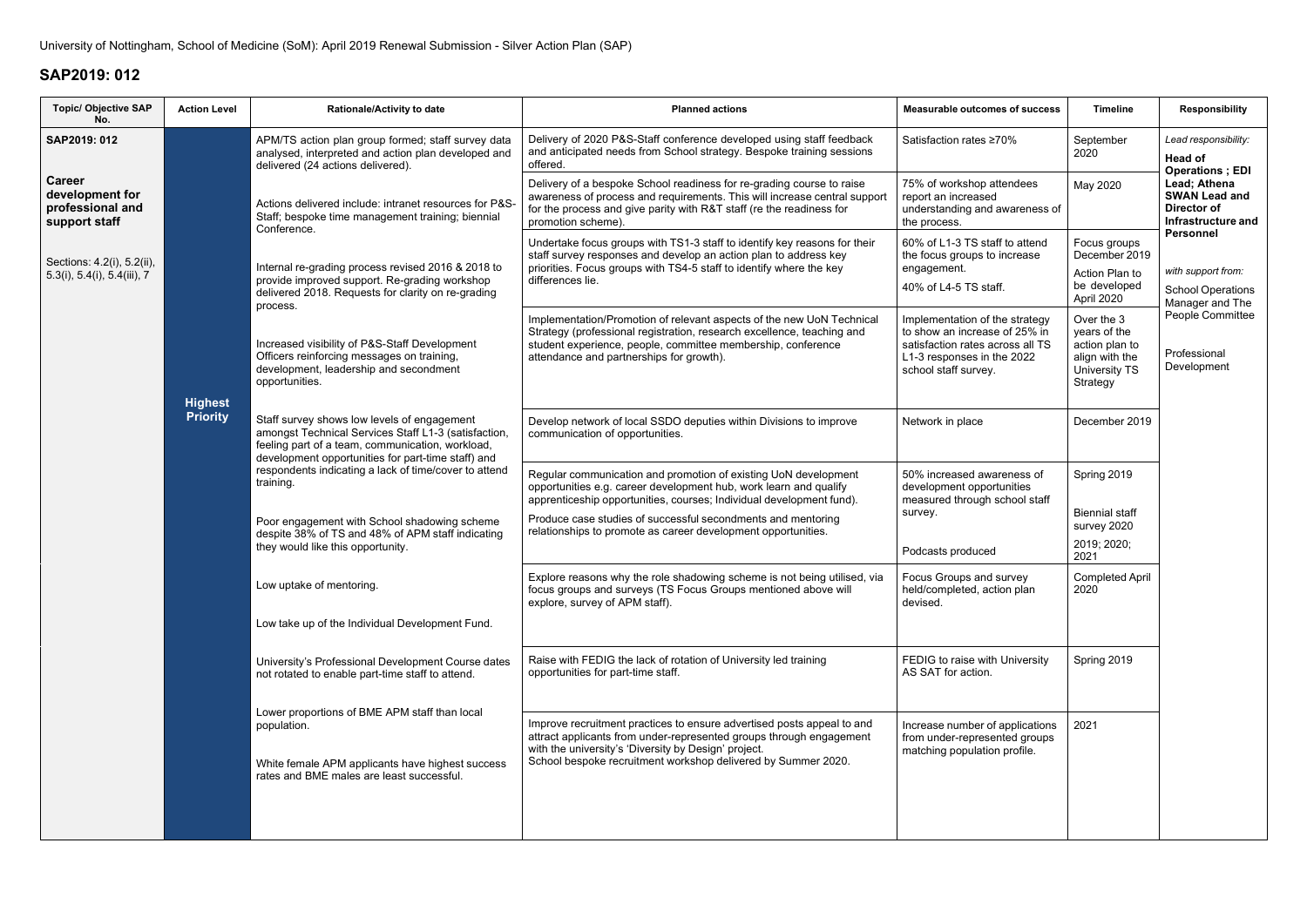| Topic/ Objective SAP No.                                                                                  | <b>Action Level</b>     | <b>Rationale/Activity to date</b>                                                                                                                                                                                                              | <b>Planned actions</b>                                                                         | <b>Measurable outcomes of success</b>                                | <b>Timeline</b>                      | Responsibility                                            |
|-----------------------------------------------------------------------------------------------------------|-------------------------|------------------------------------------------------------------------------------------------------------------------------------------------------------------------------------------------------------------------------------------------|------------------------------------------------------------------------------------------------|----------------------------------------------------------------------|--------------------------------------|-----------------------------------------------------------|
| SAP2019:013                                                                                               |                         | All formal requests approved where<br>meet University HR criteria.                                                                                                                                                                             | Promote flexible working policies to these staff<br>groups directly.                           | Awareness of flexible working<br>amongst the different staff         | <b>Biennial staff</b><br>survey 2020 | Lead responsibility:<br><b>The People</b>                 |
| <b>Flexible working</b>                                                                                   |                         | Many staff work flexibly through informal<br>arrangements.                                                                                                                                                                                     |                                                                                                | groups to have gender balance.                                       |                                      | <b>Committee</b>                                          |
| Raise awareness of flexible working<br>opportunities for APM/TS staff and<br>CA staff<br>Section: 5.5(vi) | <b>Highest Priority</b> | Survey findings showed:<br>• overall, females more likely to work<br>flexibly than males.<br>• different patterns of flexible working<br>are seen by staff group; Male CA,<br>male APM and female technicians<br>less likely to work flexibly. | Raise awareness of flexible working to HoDs,<br>OMs for cascading to Divisional line managers. | Awareness of flexible working<br>amongst line managers to be<br>>75% | <b>Biennial staff</b><br>survey 2022 | with support from:<br>HoDs and<br>Operational<br>Managers |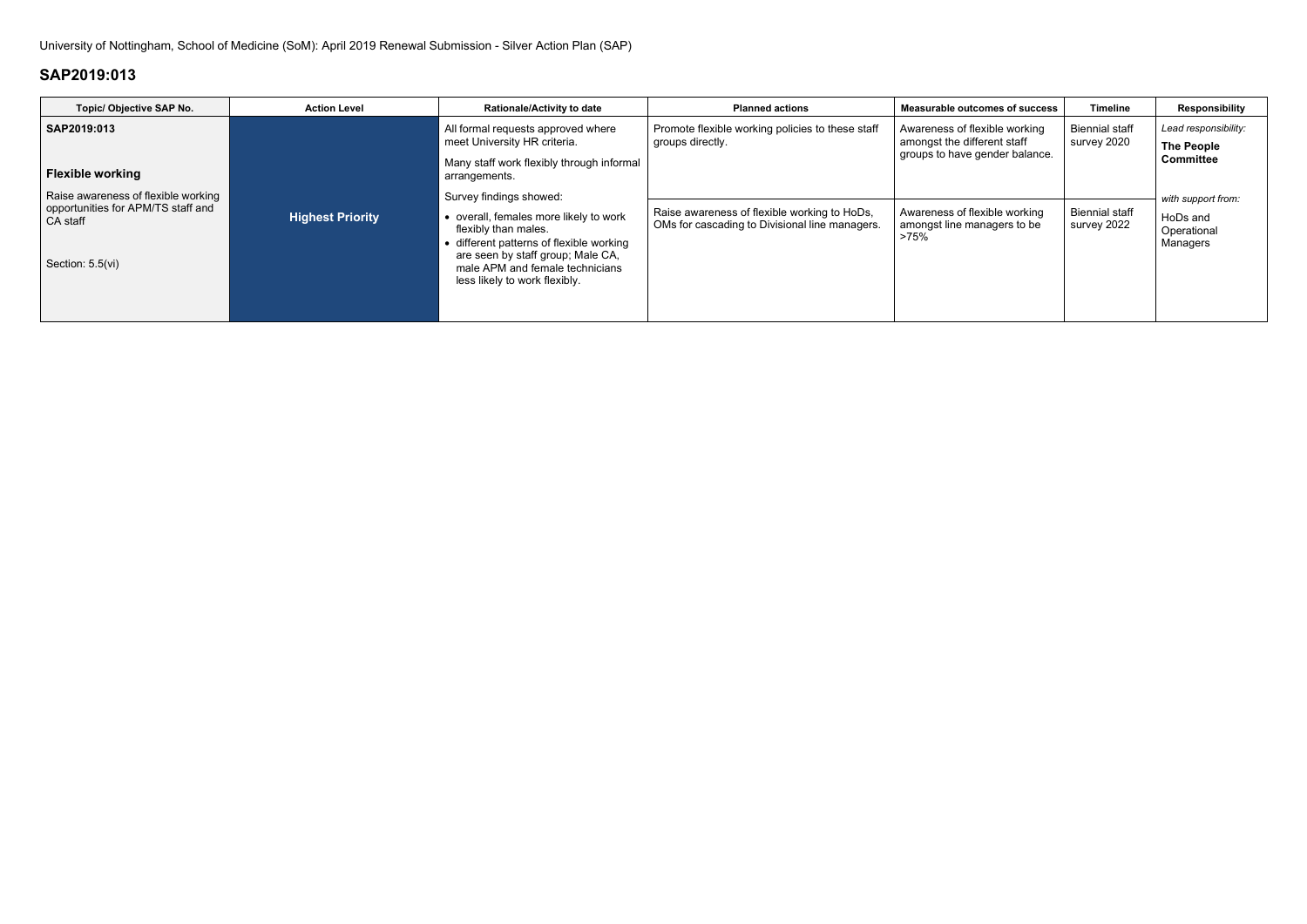| Topic/ Objective SAP No.                        | <b>Action Level</b>    | <b>Rationale/Activity to date</b>                                                                                                                                                                                                                                                                                                                                   | <b>Planned actions</b>                                                                                             | <b>Measurable outcomes of success</b>                                                                                                                                                       | Timeline                             | <b>Responsibility</b>                              |
|-------------------------------------------------|------------------------|---------------------------------------------------------------------------------------------------------------------------------------------------------------------------------------------------------------------------------------------------------------------------------------------------------------------------------------------------------------------|--------------------------------------------------------------------------------------------------------------------|---------------------------------------------------------------------------------------------------------------------------------------------------------------------------------------------|--------------------------------------|----------------------------------------------------|
| SAP2019:014<br>Cover and support for            | <b>Medium Priority</b> | School Maternity/ adoption/ Shared<br>parental leave planner introduced.<br>School staffing team send planner to<br>line manager/staff member to use to<br>inform discussions (Business as usual).<br>Upon notification of maternity/adoption<br>leave, staff are offered a meeting with<br>trained University HR team members to<br>provide 1-to-1 support/advice. | Increase usage of School planner to support<br>before/during/return from planned leave                             | >75% of eligible staff are aware<br>of the planner, are using it and<br>find it useful.                                                                                                     | 2022                                 | Lead responsibility:<br><b>Athena SWAN</b><br>Lead |
| maternity/paternity/<br>adoption/parental leave |                        |                                                                                                                                                                                                                                                                                                                                                                     | Audit School-funded maternity extensions.                                                                          | Audit shows extensions where<br>requested are always approved.                                                                                                                              | 2022                                 |                                                    |
| Section: 5.5(i)                                 |                        |                                                                                                                                                                                                                                                                                                                                                                     | Raise awareness of paternity and shared<br>parental leave amongst staff and line managers<br>and encourage uptake. | $\geq$ 75% of staff and line<br>managers are aware of these<br>options and 75% of eligible staff<br>feel encouraged to take<br>paternity leave, even if they<br>subsequently choose not to. | <b>Biennial staff</b><br>survey 2022 |                                                    |
|                                                 |                        | Focus group with maternity returnees<br>and staff survey feedback highlighted<br>that the School's planner was very<br>useful.                                                                                                                                                                                                                                      |                                                                                                                    |                                                                                                                                                                                             |                                      |                                                    |
|                                                 |                        | Breastfeeding/expression rooms<br>available across the School.                                                                                                                                                                                                                                                                                                      |                                                                                                                    |                                                                                                                                                                                             |                                      |                                                    |
|                                                 |                        | Increased recording of paternity leave<br>(2018: up 230%) plus three shared<br>parental leave. However, modest<br>increases for a School of our size.                                                                                                                                                                                                               |                                                                                                                    |                                                                                                                                                                                             |                                      |                                                    |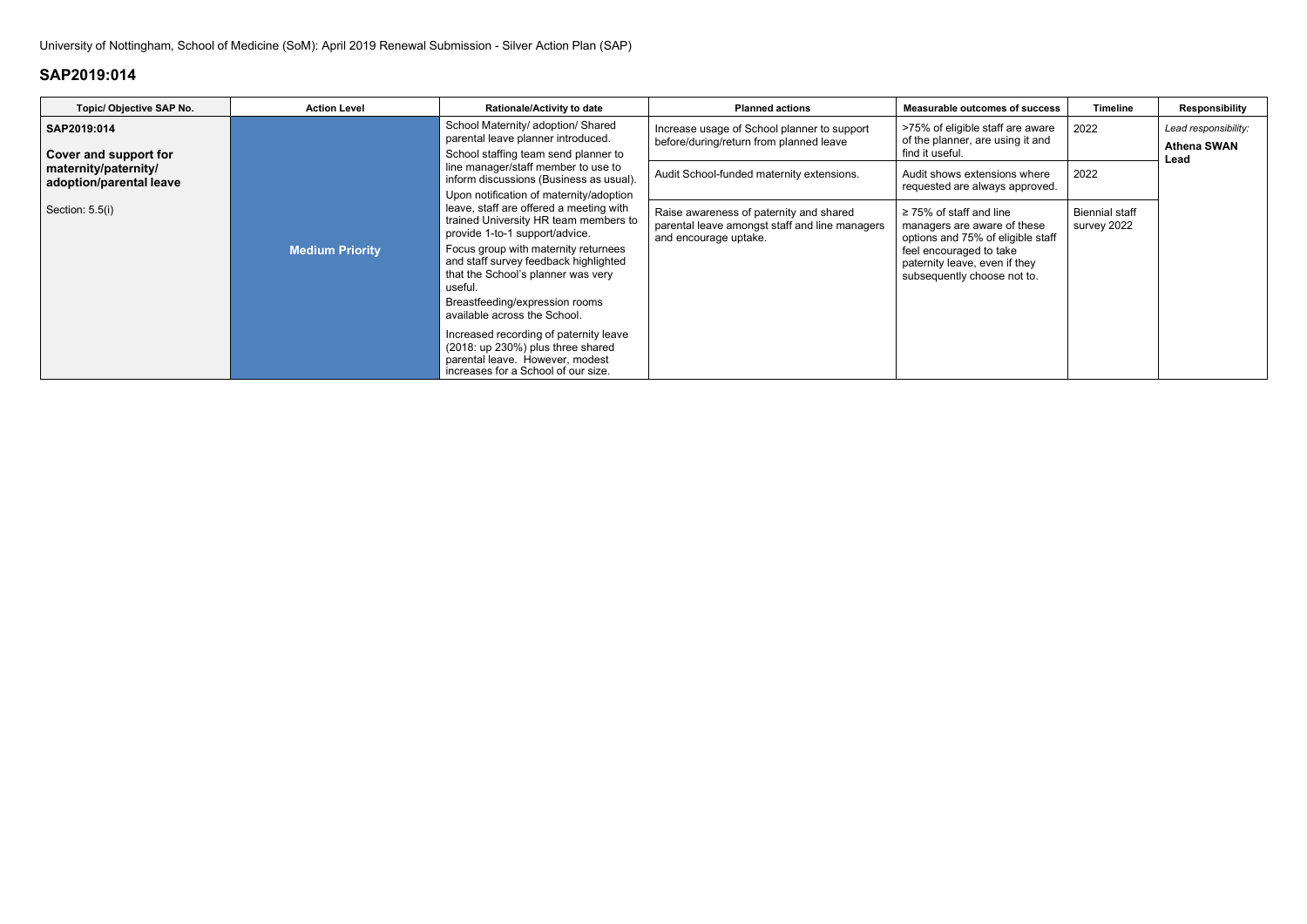| Topic/ Objective SAP No.                       | <b>Action Level</b>     | <b>Rationale/Activity to date</b>                                                                                                                                                                                                                                                                        | <b>Planned actions</b>                                                                                                                                      | Measurable outcomes of<br><b>SUCCESS</b>                                                                                                                                            | <b>Timeline</b>                                                                                   | <b>Responsibility</b>                                                                            |
|------------------------------------------------|-------------------------|----------------------------------------------------------------------------------------------------------------------------------------------------------------------------------------------------------------------------------------------------------------------------------------------------------|-------------------------------------------------------------------------------------------------------------------------------------------------------------|-------------------------------------------------------------------------------------------------------------------------------------------------------------------------------------|---------------------------------------------------------------------------------------------------|--------------------------------------------------------------------------------------------------|
| SAP2019:015<br><b>Organisation and Culture</b> |                         | Leads for Media & Communications<br>recruited (January 2019, role-share).<br>Staff survey indicates satisfaction with<br>cross-School communication at 40-75%<br>leading to missed opportunities in<br>reaching staff across our multiple sites<br>and hinders those not able to travel<br>across sites. | Phase 1. Media & Communications leads are<br>reviewing School annual event and quarterly<br>open meetings.<br>Staff consultation on communication underway. | Report from the Review<br>received by School Exec<br>and recommendations, as<br>appropriate, implemented.                                                                           | Completed May<br>2019; Implement<br>recommendations<br>2019/20 academic<br>vear                   | Lead responsibility:<br>Dean of the<br><b>School of</b><br><b>Medicine</b><br>with support from: |
| Improve communications to increase             |                         |                                                                                                                                                                                                                                                                                                          |                                                                                                                                                             |                                                                                                                                                                                     |                                                                                                   | School                                                                                           |
| staff engagement<br>Sections: 5.4(i), 5.6(i)   |                         |                                                                                                                                                                                                                                                                                                          | Phase 2: To review effectiveness of written<br>communications.                                                                                              | <b>School Communication</b><br>plan developed and                                                                                                                                   | Phase 2: Completed<br>January 2020;<br>Recommendations<br>implemented<br>2019/20 academic<br>vear | Management<br>Committee;<br><b>School Projects</b><br>Officer<br>WEB Team                        |
|                                                | <b>Highest Priority</b> | Quarterly Open meetings held but<br>attendance has fallen.<br>Weekly School e-Bulletin to all staff,<br>including Athena SWAN activities but a                                                                                                                                                           | (Governance review SAP2019:001 will include<br>planned actions to improve communications<br>through our revised Governance structure).                      | embedded                                                                                                                                                                            |                                                                                                   |                                                                                                  |
|                                                |                         | lower proportion of male P&S-Staff<br>report reading the e-Bulletin.<br>Athena SWAN aide memoir developed<br>for HoDs to support them with<br>implementing Athena SWAN initiatives.<br>CDEC members embedded within<br>Divisions to support dissemination of AS<br>information.                          | Communications plan in place to include regular<br>dissemination of Athena SWAN/EDI information.                                                            | Staff survey reports a 10%<br>increase across the School<br>in staff attending<br>events/reading<br>communications/<br>satisfaction with School<br>communication and<br>maintained. | <b>Biennial staff surveys</b><br>2020 and 2022                                                    |                                                                                                  |